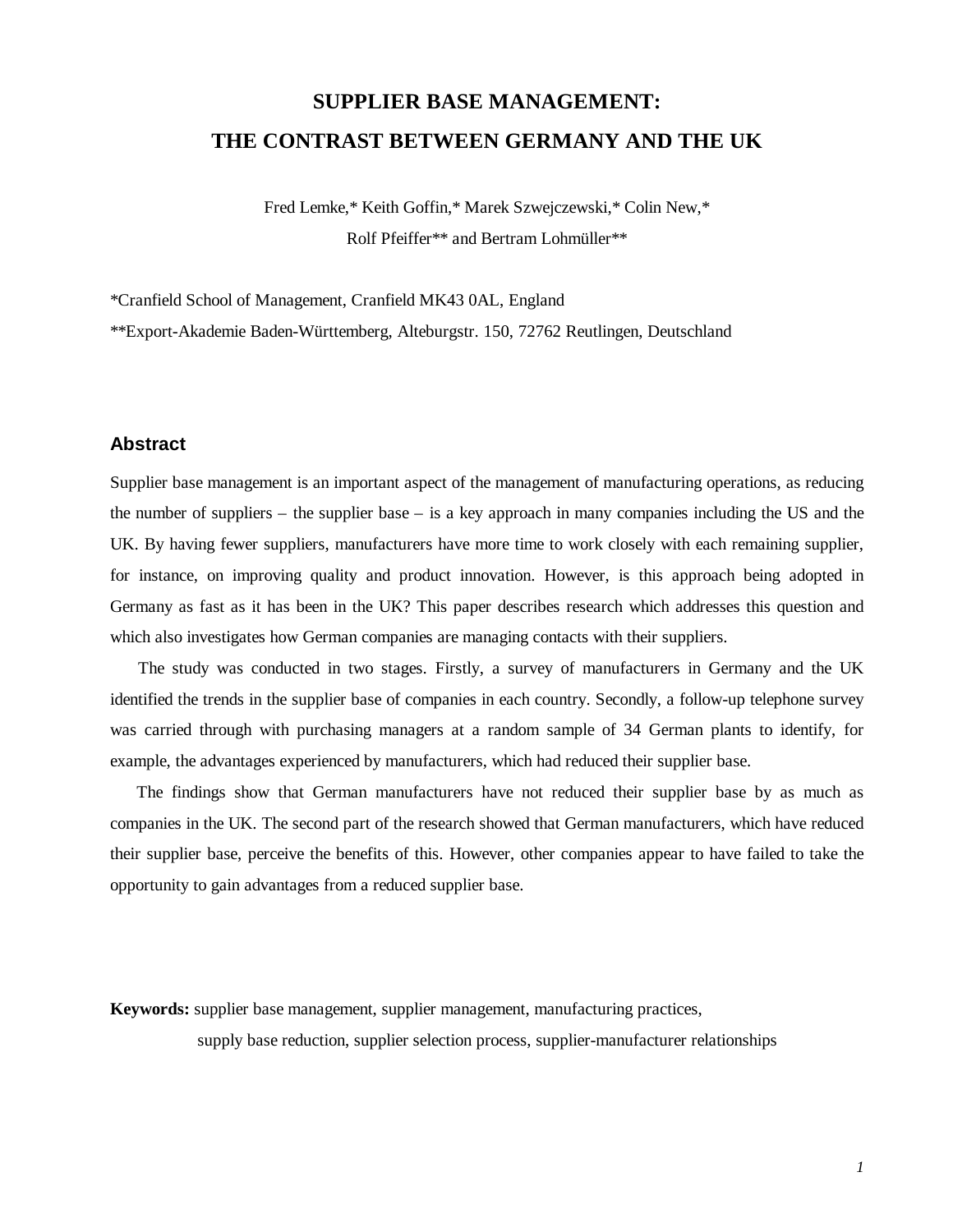# **Introduction**

The management of suppliers is a vital task for manufacturers as it can contribute to both the competitiveness and profitability of a company. This is so, because *supplier management* is concerned with "organising the optimal flow of high-quality, value-for-money materials or components to manufacturing companies from a suitable set of innovative suppliers" (Goffin et al., 1997: 422).

Effective supplier management starts with the selection of the most appropriate suppliers on competitive criteria such as 'providing high quality parts,' 'aggressive pricing' and 'reliable delivery.' Interestingly, many companies have found that it is advantageous to have a smaller supplier base (Christopher and Jüttner, 1998; Dorsch et al., 1998; Higginson and Alam, 1997). This step accords with the view that working with fewer suppliers enables manufacturers to increase volume discounts, reduce administration costs, improve quality, and co-operate on product development. Consequently, reducing the supplier base has become a common approach among manufacturing companies. There is much anecdotal evidence of this and some empirical studies confirmed this phenomenon in the UK (see, for example, Goffin et al., 1997; Lamming, et al., 1996). However, very little empirical research has been conducted in Germany, although this is a country with an important manufacturing sector. This is somewhat surprising, because the importance of supplier management to German companies has been recognised (see, for example, Becker, 1997). Therefore, this paper addresses this omission and presents an empirical investigation of supplier management in German manufacturing companies, contrasted with corresponding practices in the UK. A cross-country comparison adds an exciting dimension to supplier management research and Britain has been selected, as the authors recently completed a study on this issue in UK industries (see Goffin et al., 1997). The main aims of the current research are:

- •To investigate the supplier base trends of German manufacturers compared to those UK companies employ; and
- •To explore the views of German managers on key issues on supplier management.

# **Supplier Management**

In this paper, the literature review is focused on *supplier management* and will cover articles in both the management and academic literature in English, with a focus on identifying where empirical investigations have been conducted. In addition, relevant literature in the German language will be described.

From the literature on supplier management published in English, three main areas emerge: The importance of supplier management; supplier base reduction; and the selection of suppliers. Each of these will be described separately before the German literature and previous empirical research in Germany are discussed.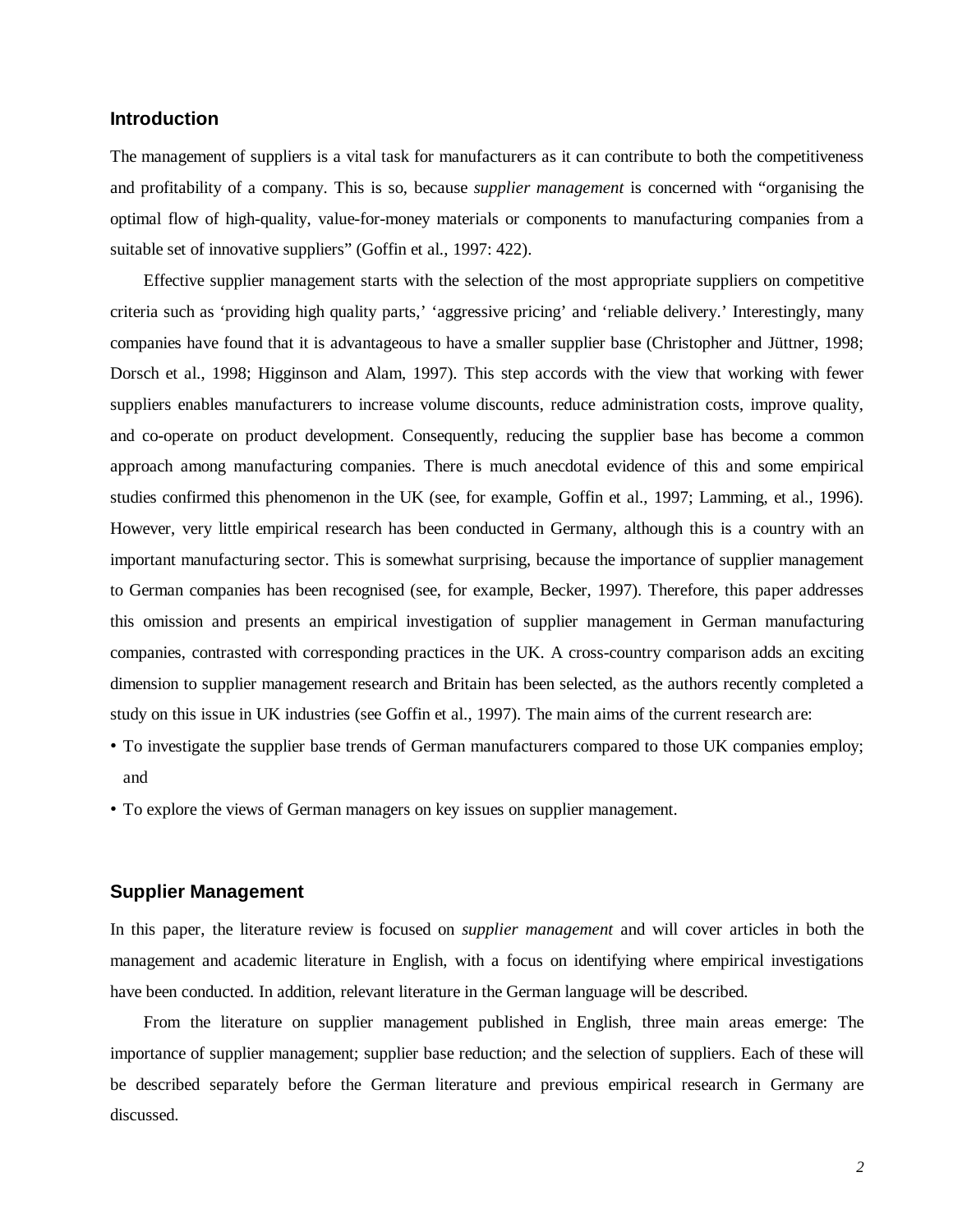#### *The Importance of Supplier Management*

Suppliers play a vital role in helping manufacturers to achieve high performance and this has become widely recognised over the past few years. For example, a survey by Monczka et al. (1998) showed that whilst over 20% of purchasing and materials managers deemed supplier management to be 'extremely important' in 1995, 65% expected it to be on this exceptionally high level by 1997. Why is this the case?

Firstly, effective supplier management can take costs out of the supply chain (Christopher, 1997). In many industries, the management of suppliers can account for as much as 60% and 80% of manufacturing costs (Asmus and Griffin, 1993). Secondly, reducing costs is not the only advantage – there are many other potential benefits. These include on-going improvements in product and service quality by employing just-in-time delivery systems (Christopher, 1998), electronic data interchange (EDI) (Wang and Seidmann, 1995) and quality improvement programmes (Kolarik, 1995). Furthermore, product and process designs can be enhanced by involving selected suppliers in the earliest new product development (NPD) stages (Ragatz et al., 1997). Thirdly, a streamlined supply base allows partnerships to be formed with the remaining suppliers. The benefits result from "intercorporate closeness," according to Leenders and Fearon (1997). By this, the authors mean that companies, which develop better communication links with their suppliers and are more effective at breaking down barriers between procurement, design, manufacturing engineering, achieve better results. In this vein, Asmus and Griffin (1993: 68) argued that "the [real] advantage comes when limited resources can be focused on a manageable number of suppliers, which can then receive the attention they need to achieve top performance." Conversely, if the supply bases are too large, co-ordination and interaction becomes costly, time consuming and inefficient. As supplier relationships potentially influence the buyer's performance, suppliers have to be well chosen.

#### *Supplier Base Reduction*

The term supplier base describes the total number of selected suppliers (Monczka et al., 1998; Goffin et al. 1997). One of the key trends in recent years has been for manufacturers to reduce their total number of suppliers (Christopher, 1998; Leverick and Cooper, 1998; Goffin et al., 1997). Moreover, a dramatic reduction in the near future is expected (Szymankiewicz and Canadine, 1994). Evidence for this trend comes from a number of anecdotal examples from individual companies.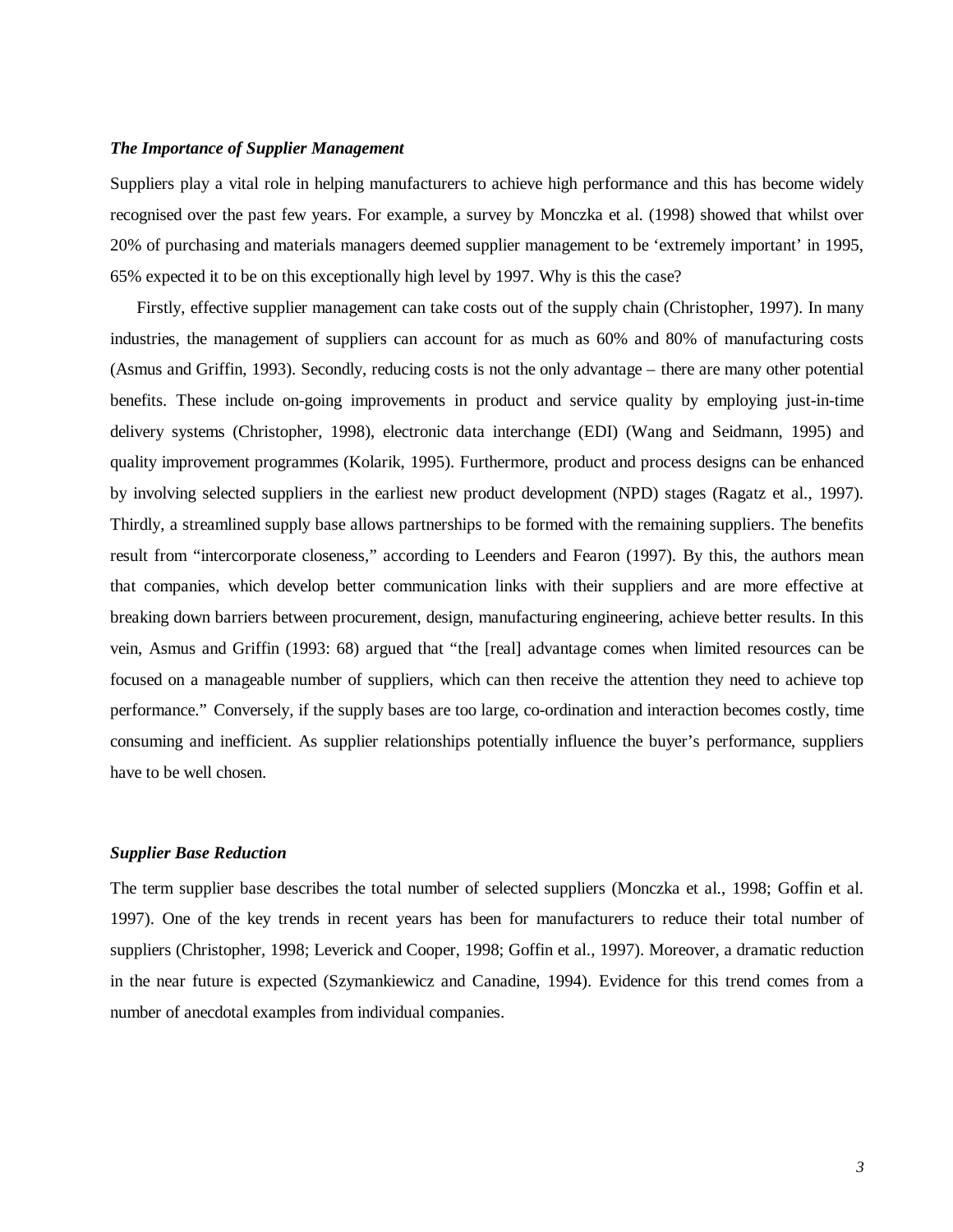For instance, certain multinational manufacturers have streamlined their supplier bases, as shown by Table 1.

|                          | <b>Number of Suppliers</b>        |        |             |              |
|--------------------------|-----------------------------------|--------|-------------|--------------|
| <b>Company</b>           | <b>Previous</b><br><b>Current</b> |        | $%$ -Change | <b>Dates</b> |
| Xerox                    | 5,000                             | 500    | $-90$       | Unspecified  |
| Motorola                 | 10,000                            | 3,000  | $-70$       | Unspecified  |
| Digital Equipment        | 9,000                             | 3,000  | $-67$       | Unspecified  |
| General Motors           | 10,000                            | 5,500  | $-45$       | Unspecified  |
| Ford Motor               | 1,800                             | 1,000  | $-44$       | Unspecified  |
| <b>Texas Instruments</b> | 22,000                            | 14,000 | $-36$       | Unspecified  |
| Rainbird                 | 520                               | 380    | $-27$       | Unspecified  |
| Allied Signal Aerospace  | 7,500                             | 6,000  | $-20$       | Unspecified  |

**Table 1: Reduction in the Number of Suppliers by Multinational Companies**

Source: Adapted from Emshwiller (1991) as cited in Sheth and Sharma, 1997: 95.

Xerox reduced the supplier number dramatically by 90%. The reduction at Texas Instruments (36%) and at Allied Signal Aerospace (20%) also represent major reductions of the supply base sizes (i.e., total reduced number of 8,000 and 1,500 respectively). The original data source was in 1991 and Sheth and Sharma (1997) did not provide the dates when the changes in the supplier number occurred. Unfortunately, the original source cannot be traced, which hampers an accurate evaluation of the implicit trend without having the specific time scales. In contrast, Table 2 specifies the exact dates of supplier reduction with regard to certain British organisations.

**Table 2: Reduction in the Number of Suppliers by British Companies**

|                               | <b>Number of Suppliers</b> |                |          |              |
|-------------------------------|----------------------------|----------------|----------|--------------|
| Company                       | <b>Previous</b>            | <b>Current</b> | %-Change | <b>Dates</b> |
| Fujitsu Telecommunications'   | 2,400                      | <b>280</b>     | $-88$    | 1994-96      |
| Caradon Mira <sup>†</sup>     | 633                        | 220            | $-65$    | 1991-98      |
| Design to Distribution (D2D)* | 726                        | 307            | $-58$    | 1988-94      |
| Thorn Lighting Spennymoor     | 580                        | 260            | $-55$    | 1990-93      |
| Premier Exhaust Systems       | 46                         | 32             | $-30$    | 1990-94      |

Source: Adapted from Wheatley et al. (1997). Source<sup>†</sup>: Adapted from Wheatley et al. (1998). Source\*: Adapted from Wheatley et al. (1995).

Source<sup>2</sup>: Adapted from Wheatley et al. (1996a).

Table 2 shows manufacturers who have streamlined their supplier number between about 30% and 90% – all have been recognised as being one of the market leaders in their particular industry sectors in Britain. According to both tables above, a general trend of supply base reduction could be speculated. Yet, whereas Table 1 is lacking in specifying the time scales, Table 2 consists of only a limited number of examples. Both findings prevent the generalisation to a wider population of manufacturers across industrial sectors.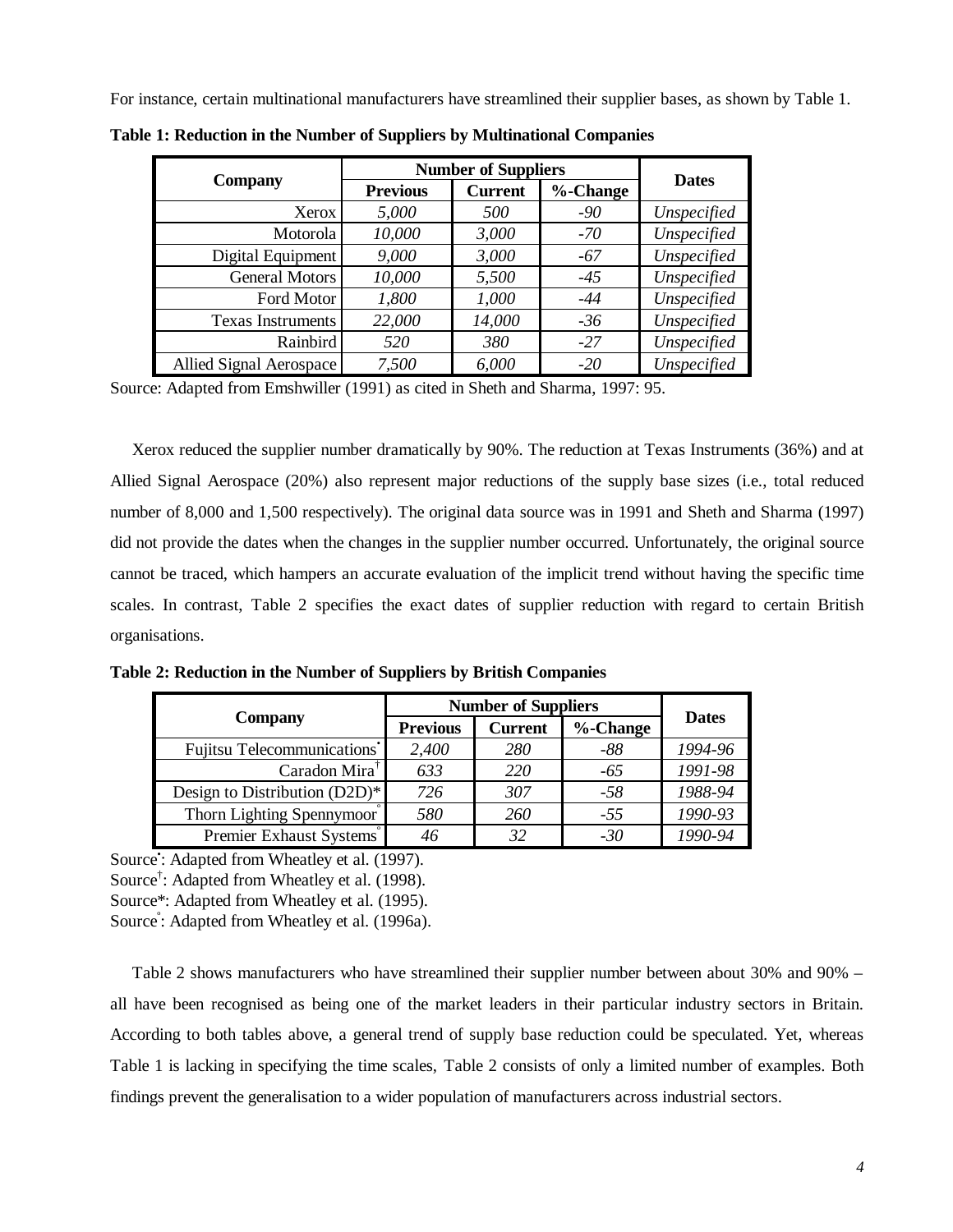Reviewing the literature, it becomes obvious that direct empirical evidence for the reduction in the supplier base is rare – and if it does, it comes mostly from the automotive sector. For example, Asmus and Griffin (1993) report that 'world-class' manufacturers in the automotive sector have reduced their supplier base typically by 50% and move to single-sourcing (one supplier per part). This might have much to do with a restructuring of the supply chain in the car industry where a number of former  $1<sup>st</sup>$ -tier suppliers have become even 'closer' to manufacturers – these are now been described as 0.5-tier suppliers. In contrast, 'traditional' companies have made only small reductions. Narrowing the supplier base and single-sourcing are claimed to be key sources of competitive advantage. However, this research was conducted by a consultancy company and the sources of the data and the sample size are not specified. Therefore, this research must also be classed as anecdotal evidence.

In contrast, Goffin et al. (1997) made an empirical investigation of supplier base reduction – the first outside the automotive sector. This research was based on a survey of about 200 companies in four industrial sectors in the UK. As shown by Table 3, the top-three sectors streamlined their bases by around 35% between 1991 and 1995. The household industry, however, showed a relatively low reduction of 9%.

**Table 3: Average Number of Suppliers for the Period 1991-1995**

| <b>Industry</b> | Companies / |      | <b>Supplier Number on Average</b> | Percentage |                   |
|-----------------|-------------|------|-----------------------------------|------------|-------------------|
| <b>Sector</b>   | Sample (n)  | 1991 | 1993                              | 1995       | Reduction 1991-95 |
| Process         | 30          | 221  | 199                               | 142        | 36                |
| Engineering     | 63          | 496  | 400                               | 316        | 36                |
| Electronics     | 34          | 382  | 304                               | 250        | 35                |
| Household       | 74          | 107  | 99                                | 97         |                   |
| Total           | $N = 201$   |      |                                   |            |                   |

Source: Goffin et al., 1997: 429 (for a definition/categorisation of these sectors, see Appendix 1).

In moving towards a smaller supplier base, manufacturers need to select appropriate suppliers and to achieve this they need an effective *selection process*.

#### *The Selection Process*

The selection process is strongly tied to the evaluation of a supplier's performance (Weber et al., 1998; Gallouj, 1997; Pearson and Ellram, 1995). Traditionally, three measures have been used for determining supplier performance: *price*, *delivery* and *quality* (Smith et al., 1963). These are also the factors typically applied in supplier selection (Weber et al., 1991), although *service*, as a fourth dimension, has for some years been used as a selection criterion (Stevens, 1978).

Manufacturers in the UK automotive sector, however, recently put great pressure on their suppliers in terms of cost and price cuttings – the price focus questions the suitability of the partnership approach and a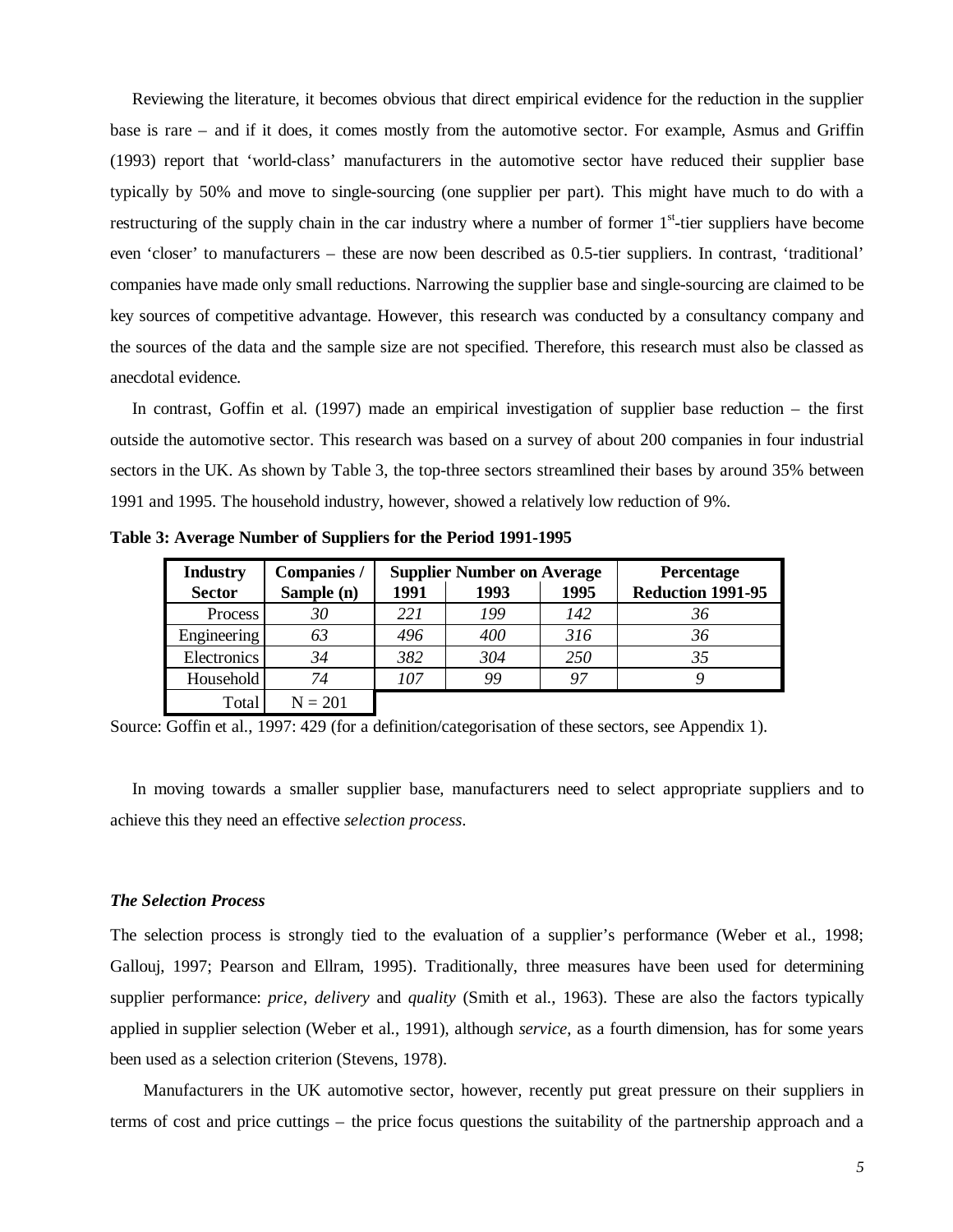return to traditional supplier management practices became apparent in UK automotive. David (24 June 1999) introduced the results of an anonymous survey on supplier management at six UK component suppliers. The author (ibid.: 20-21) concluded "that UK suppliers fear that the distinctive culture of the industry, which owes much to the Japanese emphasis on quality, partnership-based relationships and high trust, is being ruined by the relentless battering of cost pressures." Reporting the importance of *price* as being re-instated in selecting suppliers suggests that supplier management practices can come 'full-circle' in particular industry sectors.

Taking a broader industry picture as a background, it has been argued that focusing mainly on *price* is inappropriate as it is "perhaps one of the most defined characteristics of primitive purchasing" (Lamming, 1993: 148). Lamming did not suggest that *price* became unimportant, but the relative emphasis between the four factors (i.e., price, delivery, quality, service) has changed over time. Wilson's (1994) research in the US, for instance, was concerned with large industrial buyers (sample: managers involved in purchasing decisions; questionnaire administered in personal interview;  $n = 88$ ) and has shown that the relative rank in supplier selection is quality (1), service (2), price (3) and delivery (4). In addition, other factors are now becoming important. For example, one study in the US automotive industry explored the importance of 26 criteria on which supplier selection is commonly based (Choi and Hartley, 1996). These included 4 'soft' relationship factors<sup>1</sup> as well as 22 'hard' number-driven criteria. The study was based on a postal survey of 156 purchasing managers (a response of 21%). The results clearly showed not only the influence of 'soft' criteria in the supplier selection process today, but also the reduced importance of *price* (which was ranked amongst the least important factors).

Just as the role of price has diminished as a criterion in supplier selection in many sectors, so quality has become a more important factor. This results in the situation where the initial low price is no longer 'above everything' – rather, the total costs of the period of the contract matters more (including quality costs of dealing with suppliers). The supplier's capability to reduce his price in the future and to further optimise his quality potential comes into play as well. In addition, the understanding of the concept 'quality' has been transformed. Quality no longer simply applies to the product itself but also applies to the service and other received aspects of the supplier-manufacturer relationship. For instance, a good relationship is a prerequisite to good problem solving and co-operation in product design.

In the drive to reduce the number of suppliers, the location of the vendor has a role. *Supplier location* can impact on, for instance, costs of transportation and response time for replacement orders. Another motivation might be to support the local or national economy and manufacturers may chose to buy in the country in which they operate, rather than overseas (Waller, 1999). The newer, wider spectrum of selection criteria incorporates several intangible factors. Choi and Hartley's (ibid.) study suggested that the supplier selection process needs

l

<sup>&</sup>lt;sup>1</sup> The following 'soft' factors were chosen: closeness of past relationship, likelihood of long-term relationship, communication openness and company's reputation for integrity.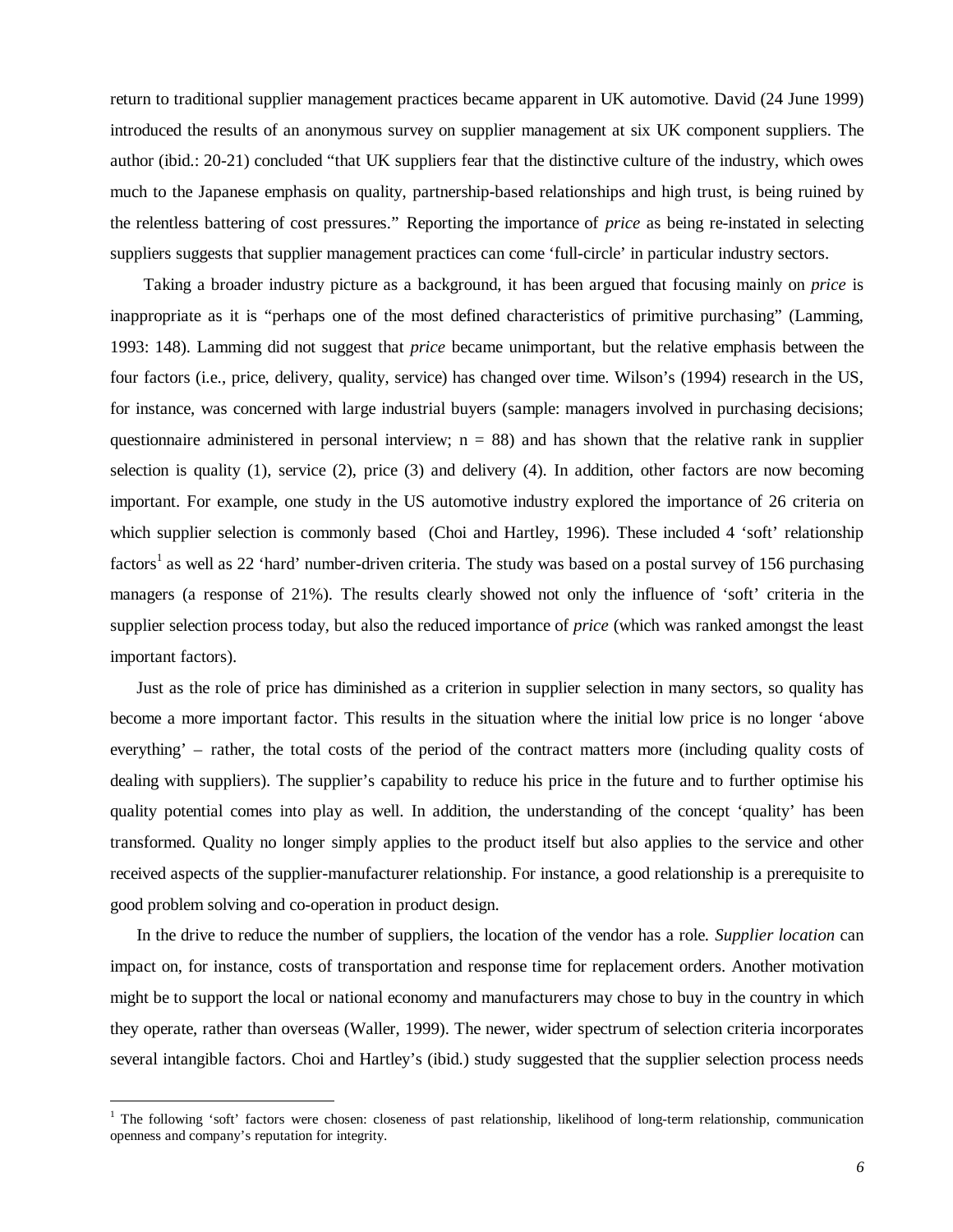to be modified in order to account for the intangible side of the relationship. However, the question arises: how can intangible aspects, which are difficult to measure, be integrated into the decision process?

Boer (1998) argued that one quantitative selection criterion usually involves one decision maker, whereas quantitative and qualitative selection criteria require several decision makers. Consequently, companies now commonly use a team for supplier selection decisions. The cross-functional sourcing team typically consists of individuals who are knowledgeable about the particular selection decision faced (Goffin et al., 1997; Monczka et al., 1998). Hence, the team membership changes according to the selection problem. The purchasing manager, however, is always part of the team and based on the long standing experience in dealing with supplier relationships, the purchasing manager takes up the role as a 'coach' and 'teamplayer.' The team approach should prevent purely subjective (ad-hoc) decisions being made best, at the same time, allows for a controlled degree of 'subjective flexibility.' Nevertheless, the best way to measure and deal with the soft factors of the relationship is still an open issue (e.g., Dorsch et al., 1998).

It appears from the literature that the structure of the sourcing team as well as the criteria used for selecting suppliers is changing. This is in response to the new challenge of selecting suppliers who have the potential to add long-term value to a manufacturer.

#### *German Literature*

It has been recognised that German manufacturing is comparatively slow to adopt new manufacturing concepts, such as lean production and business re-engineering (see, for example, Lay et al., 1996; Kinkel and Wengel, 1997). It could also be that best practices from supplier management have been slow to be adopted.

Reviewing the literature published in the German language, it quickly becomes apparent that most ideas are repeated from English publications and are conceptual in nature. It has to be noted that some empirical studies conducted in Germany have been published in English. These have merely focused on exploring the *best practices* of successful companies (e.g., Rommel, 1991; Kluge, 1997), but have identified supplier management as a key area. It is surprising that few authors conducted empirical investigations in Germany – an exception is Homburg (1995). It seems that German researchers have, to date, largely ignored the area of supplier management. Following the outline of the English literature review above, a brief summary of German publications will be presented covering the following three areas: 'The importance of supplier management,' 'supplier base reduction' and 'the selection process.'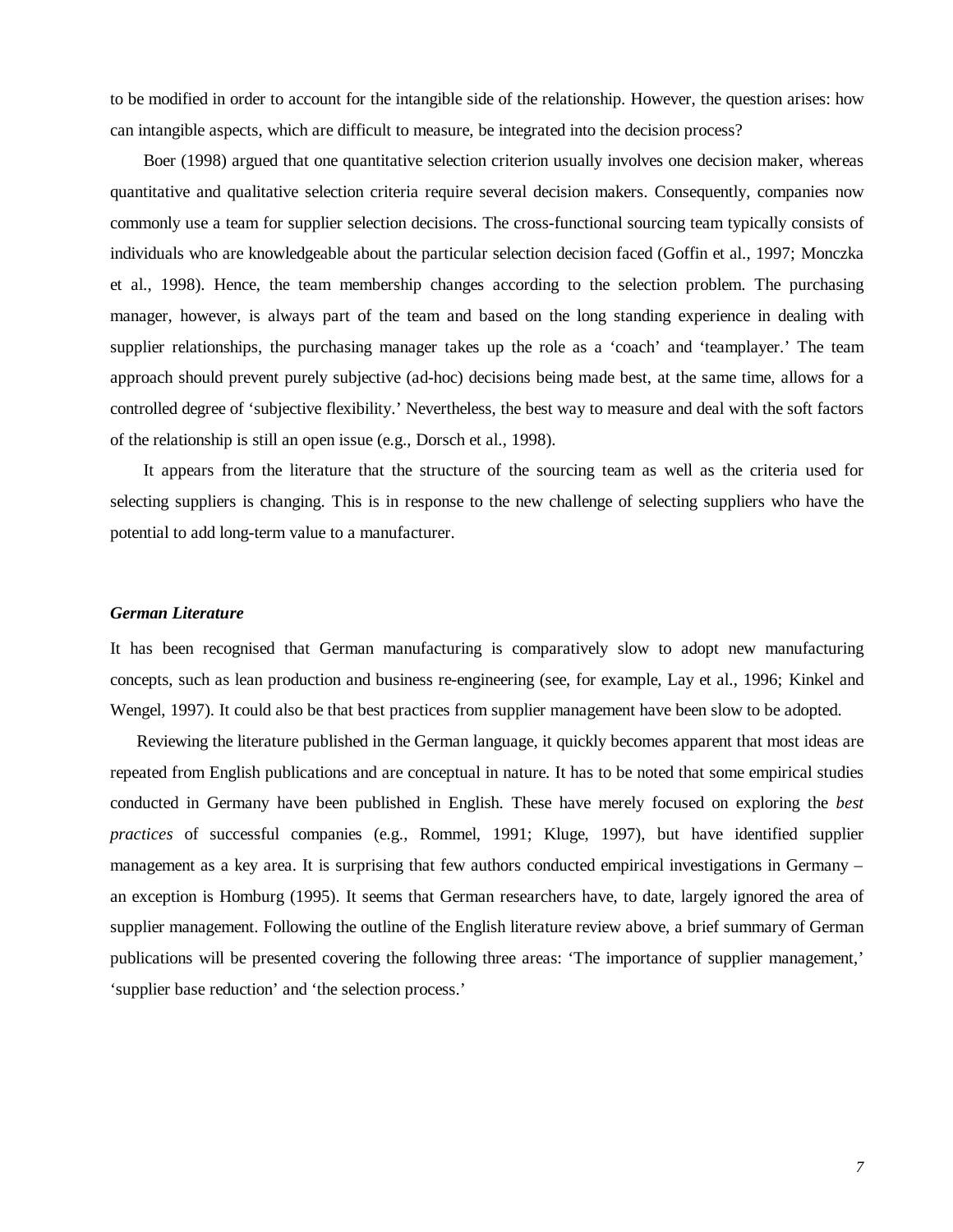#### *The Importance of Supplier Management*

Many German writers have acknowledged the importance of supplier management (e.g., Nachtweh, 1998; Wehrli and Wirtz, 1996) and today, close supplier relationships are an emerging critical success factor (e.g., Boutellier and Locker, 1996; Snijder, 1996). The German automotive industry typically stands out as being well advanced in this respect. Interestingly, it has been reported that substantial knowledge transfer barriers exist between suppliers and manufacturers in the German automotive sector (Anonymous, 1998). However, in discussing German manufacturing industry as a whole, Friedrich et al. (1995) identified that partnerships between suppliers of manufacturers are unusual and that adversarial relationships are too common.

Recently, a German Delphi-Panel of experts made the prognosis for the years 2001-2005 that suppliers will become responsible for a major part of R&D activities, whereas manufacturers will predominantly focus on their core competencies (Cuhls et al., 1998). Thus, supplier management will become increasingly critical.

#### *Supplier Base Reduction*

Homburg's (1995) study of 5 industry sectors is particularly relevant, as it is the only previous empirical investigation of supplier base reduction in Germany.

| <b>Industry</b>                   | <b>Sample</b> | <b>Expected Future Development of</b><br>Supplier Number (in %) |                              |          |  |
|-----------------------------------|---------------|-----------------------------------------------------------------|------------------------------|----------|--|
| <b>Sector</b>                     | (n)           | Extreme                                                         | Stable /                     | Extreme  |  |
|                                   |               | Decrease                                                        | <b>Insignificant Changes</b> | Increase |  |
| Chemicals                         | 48            | 10                                                              | 83                           |          |  |
| Electronics                       | 36            | 22                                                              | 67                           |          |  |
| <b>Metal Processing</b>           | 33            | 12                                                              | 85                           |          |  |
| Machine Building / Engineering    | 31            | 13                                                              | 77                           | 10       |  |
| Motor Manufacturing / Engineering | 17            | 24                                                              | 65                           | 12       |  |
| <b>Total</b>                      | 165           | 15                                                              | 77                           |          |  |

**Table 4: Expectations of Supplier Number Development**

Source: Adapted from Homburg, 1995: 823.

The investigation was based on a 1993 postal survey of 165 manufacturing companies. The results indicated that the majority of German manufacturers intended to maintain their supplier base (77% on average across all sectors said that the supply base would remain stable). Interestingly, manufacturers sourced their production materials from 3-4 suppliers on average. Although not explicitly stated, it can be assumed that this number referred to the suppliers of each part and component – so, signalling a relatively large supply base in German manufacturing overall at that time. Against this background, Homburg pointed out that single sourcing is a rare occurrence in all five sectors.

It is unfortunate that Homburg displayed only a snapshot of the average supplier number for the year 1993. This prompts the question of whether manufacturers have narrowed their supply bases prior to 1993 and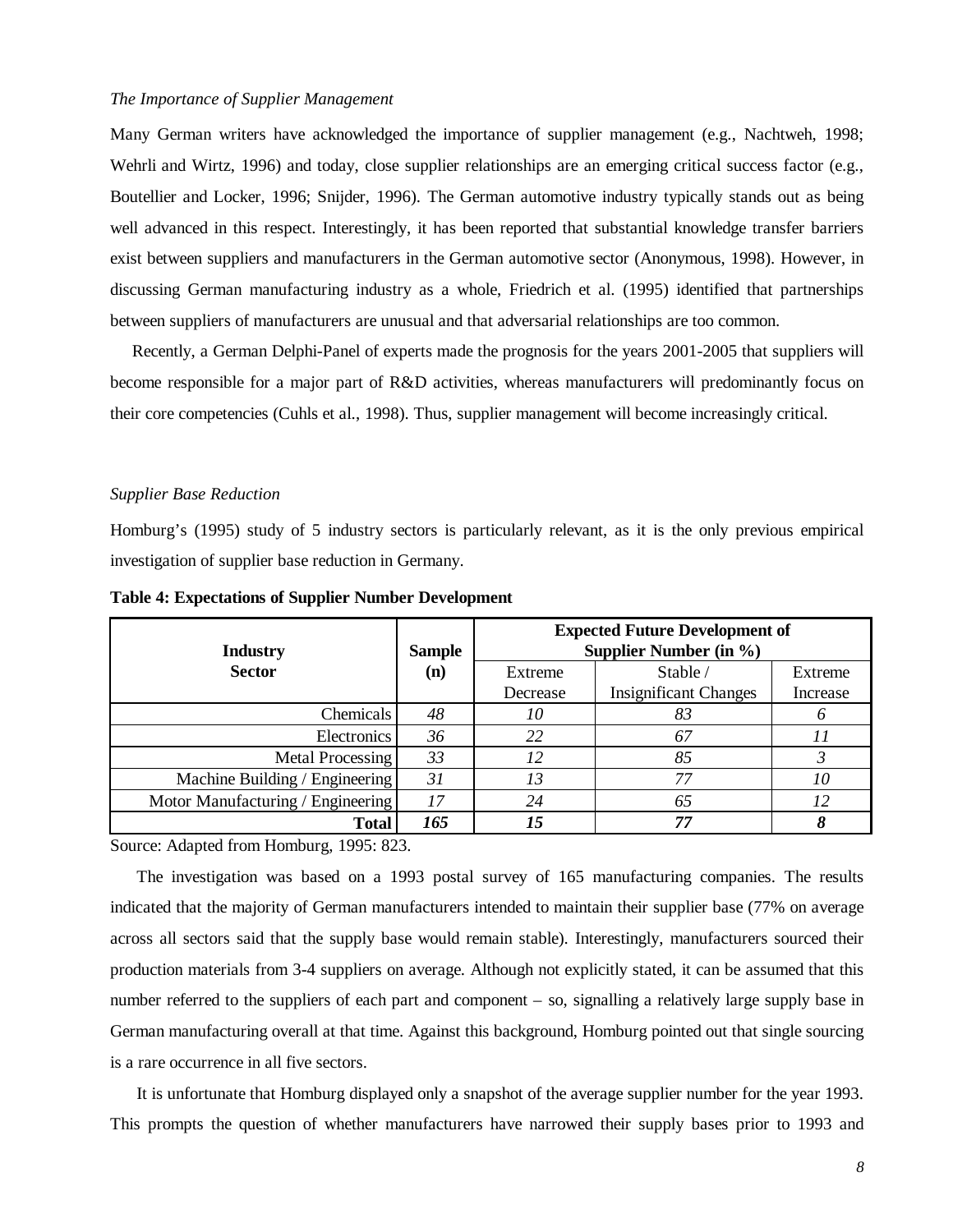intended therefore to keep the supplier number stable at the time when Homburg made his investigation. Given the two numbers from the mailed survey (i.e., current and expected supply base sizes), it is not possible to observe a general tendency within the industry sectors. Overall, an updated study is required which takes a wider time-horizon as a basis. If Homburg's result (i.e., to 'maintain the supplier number') would still hold true today, one has to get the impression that the selection of suppliers is not a critical issue in Germany.

#### *The Supplier Selection Process*

The selection process is not the responsibility of one individual (e.g., purchasing manager), but a group of decision makers. Whereas some authors argued that the purchasing manager has to team up with engineers for selecting suppliers (e.g., Strache, 1995; Layer, 1985), other authors had a complete cross-functional team in mind (e.g., Nachtweh, 1998). This team decides on the basis of the well-established selection criteria *price*, *quality*, *delivery* and *service*. Schulte-Rebbelmund (1992) suggested to weight these factors differently depending on the industry sector. Put simply, a scoring system analogous to ABC analysis (Backhaus, 1992) is most suited for basing the choice on 'hard numbers' rather than on subjective influences.

Whether to integrate subjective aspects in the evaluation process is debatable in Germany. For instance, although Fröhlich-Glantschig (1997) clarified that the selection procedures are based on object-related factors (i.e., with regard to the products/services provided), Nachtweh (1998) proposed to widen the focus and to allow 'soft' factors also to come into this process. Thus, a small circle of authors seriously considered *relationship value* as a potential selection criterion (Wehrli and Wirtz, 1996; Wehrli and Jüttner, 1996). Unfortunately, the value of the relationship has not been clearly defined, but the term might explain why the price should be considered last, depending on the supplier's package overall (e.g., Godefroid, 1995).

#### *Conclusions*

There is a large literature in English on supplier management, including many empirical studies. In contrasting the published literature in English to the German it becomes evident that the overwhelming majority of German authors base their arguments on anecdotal evidence alone. The sparse number of empirical investigations is surprising, considering the interest in supplier management. The review of the literature leads to four main conclusions:

1. Supplier Management has been recognised as a vital element for manufacturers. Although a smaller supply base can lead to competitive advantages, the current size of the base is not clear. Perhaps supplier numbers in Germany are already small? The typical supplier number at present as well as from previous years needs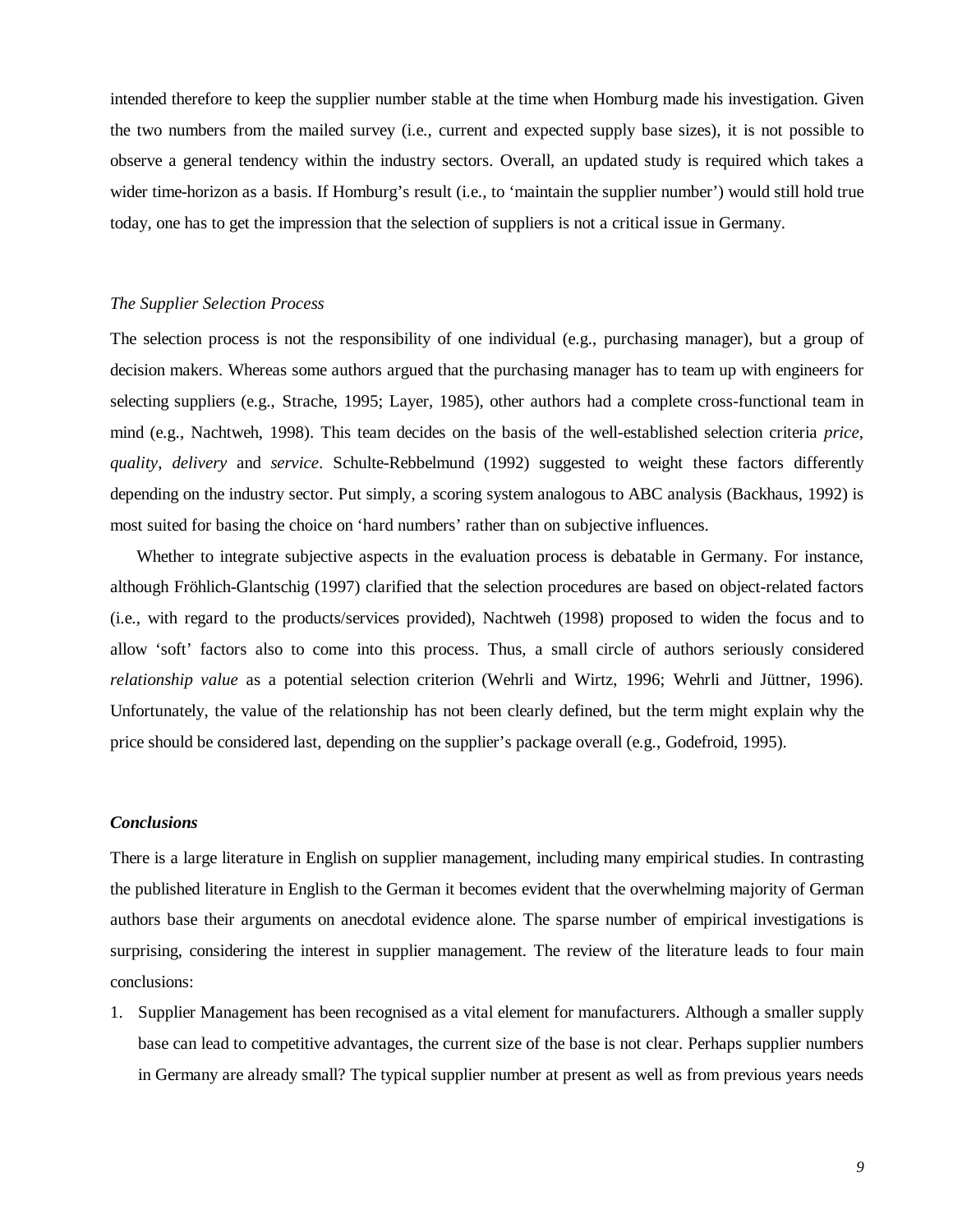to be determined. Furthermore, a prognosis of the future development of supply bases is needed in German manufacturing.

- 2. The lack of 'up-to-date input from German practitioners' into empirical work prompts the question of whether managers do not deem supplier management as being important today. Put differently, might there be a mismatch between theory, which advocates the management of suppliers as being vital, and practice?
- 3. Usually, it is argued that a variety of benefits result from dealing with smaller supply bases (e.g., cost reductions, increased innovation rates and improved quality levels). What are the advantages of working with a limited number in particular? What is the impact of a reduction on the financial situation of manufacturers?
- 4. A cross-functional sourcing team is now typically responsible for selecting suppliers. However, are such teams being used by German manufacturers? In this context it has not been investigated into the selection process itself. What are the typical steps taken? What are the current selection criteria?

The conclusions from the literature and the questions here raised prompted an empirical investigation of supplier management in German manufacturing industry, contrasted against practices in the UK.

# **Research Design**

In accordance with the conclusions of the literature review, the goals of the present research were:

- 1. To determine the trends in size of the supplier base of German manufacturing companies.
- 2. To contrast the results in Germany with findings for comparable UK companies.
- 3. To investigate in detail the views of German purchasing managers on the important issues in supplier management.

To achieve the above aims, the methodology of Goffin et al. (1997) was extended and refined. This led to the adoption of two stages for the research: a postal survey followed by a telephone survey of purchasing managers. The combination of postal survey and telephone interviews was able to establish the trend in supplier management in the two countries and also an indication of supplier management practice in Germany.

# *Stage 1 – Postal Survey Data of German and UK Manufacturing Companies*

#### *Research Instrument and Survey Details*

The research used information taken from the *Best Factory Awards* (BFA) database of UK manufacturing companies. Management Today (a leading UK manufacturing magazine) and Cranfield School of Management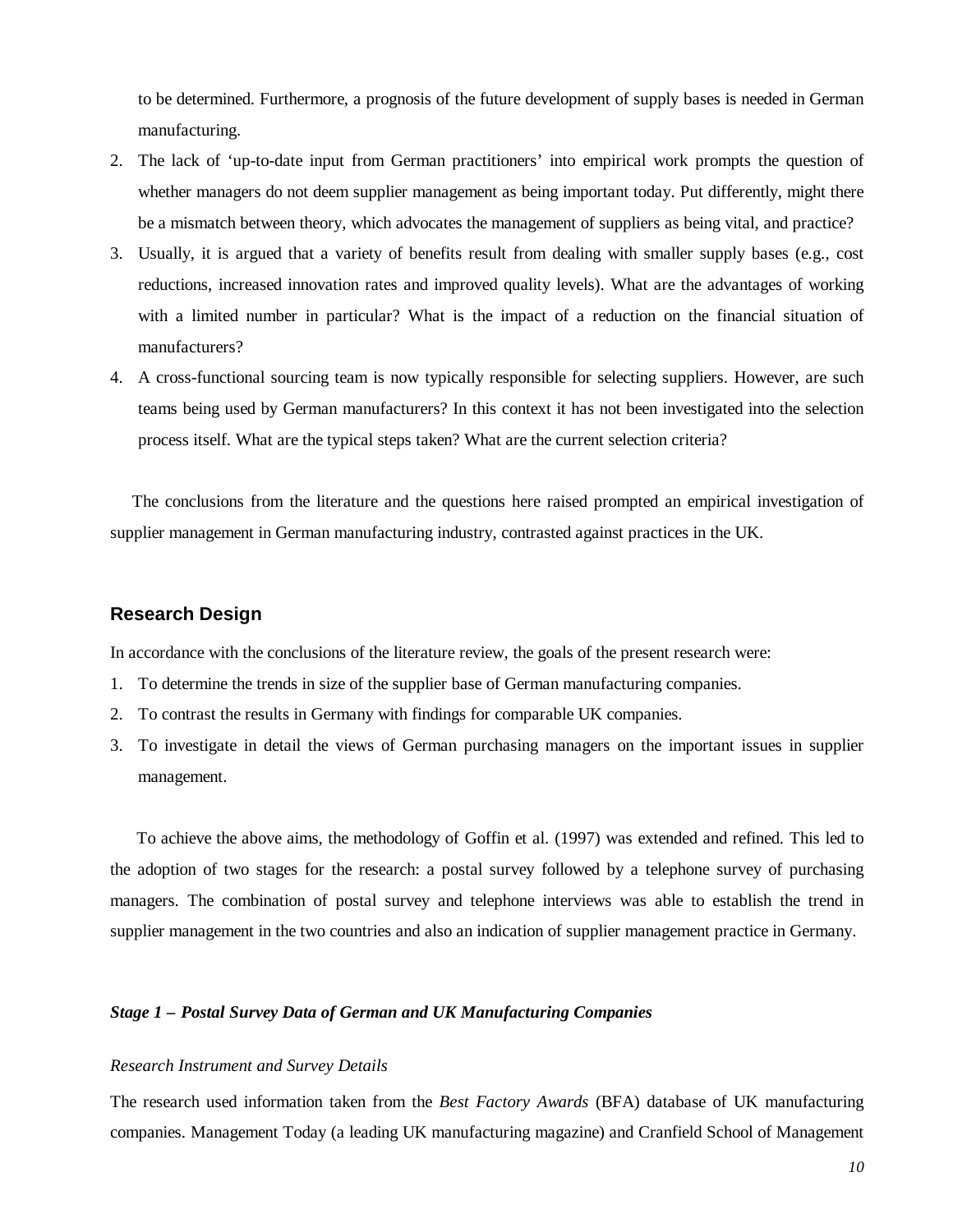have run the BFA programme since 1992. The detailed information collected from more than 200 organisations each year in various industries is the basis for benchmarking and research (for detailed information about the programme refer to New and Szwejczewski, 1995). Each plant completed a detailed 16-page, confidential questionnaire covering descriptive data (e.g., cost structure), performance data (e.g., delivery reliability), the products manufactured as well as management policies (e.g., market positioning), besides other issues. Currently, the UK-database contains high-quality data on the performance of over 1,000 manufacturing plants and includes details of supplier management. Previous Best Factory Award winners and finalists have been widely published, e.g., Wheatley et al. (1996b, 1997, 1998).

In order to arrive at comparable findings, the research used the *International Best Factory Awards Deutschland* (IBFA-D) database, which was launched in 1996. This database contains information on comparable German manufacturing organisations in terms of industry sector, product range, size, employee number etc. (New et al., 1998a; 1998b).

#### *Purpose and Sample*

Since most research dealing with supplier management has been conducted in the automotive sector, the current research takes a broader sample and extends beyond this industry (as did the UK-study by Goffin et al., 1997). The research examines the issue of supplier management in three industry sectors: *Engineering (including automotive)*, *process*, and *electronics*.

The performance of 220 manufacturing companies (110 German; 110 English) in the selected industry sectors was analysed using the BFA Databases. Furthermore, information on supplier management including trends in the size of supplier bases was compared. Hence, it was possible to find the answer to the question whether manufacturers in both nations did reduce their supplier bases between the years 1993 and 1997 (refer to survey question in Appendix 2).

#### *Stage 2 – Telephone Survey of German Manufacturing Companies*

The second research stage focused on supplier management exclusively in Germany. The telephone survey was necessary in order to be able to investigate some of the more complex aspects of supplier management, which could not be effectively researched using the postal survey.

#### *Research Instrument and Interview Details*

The telephone questionnaire used was based on the one developed by Goffin et al. (1997). It was translated into German by a native speaker (one of the researchers) and was checked by an independent German expert in the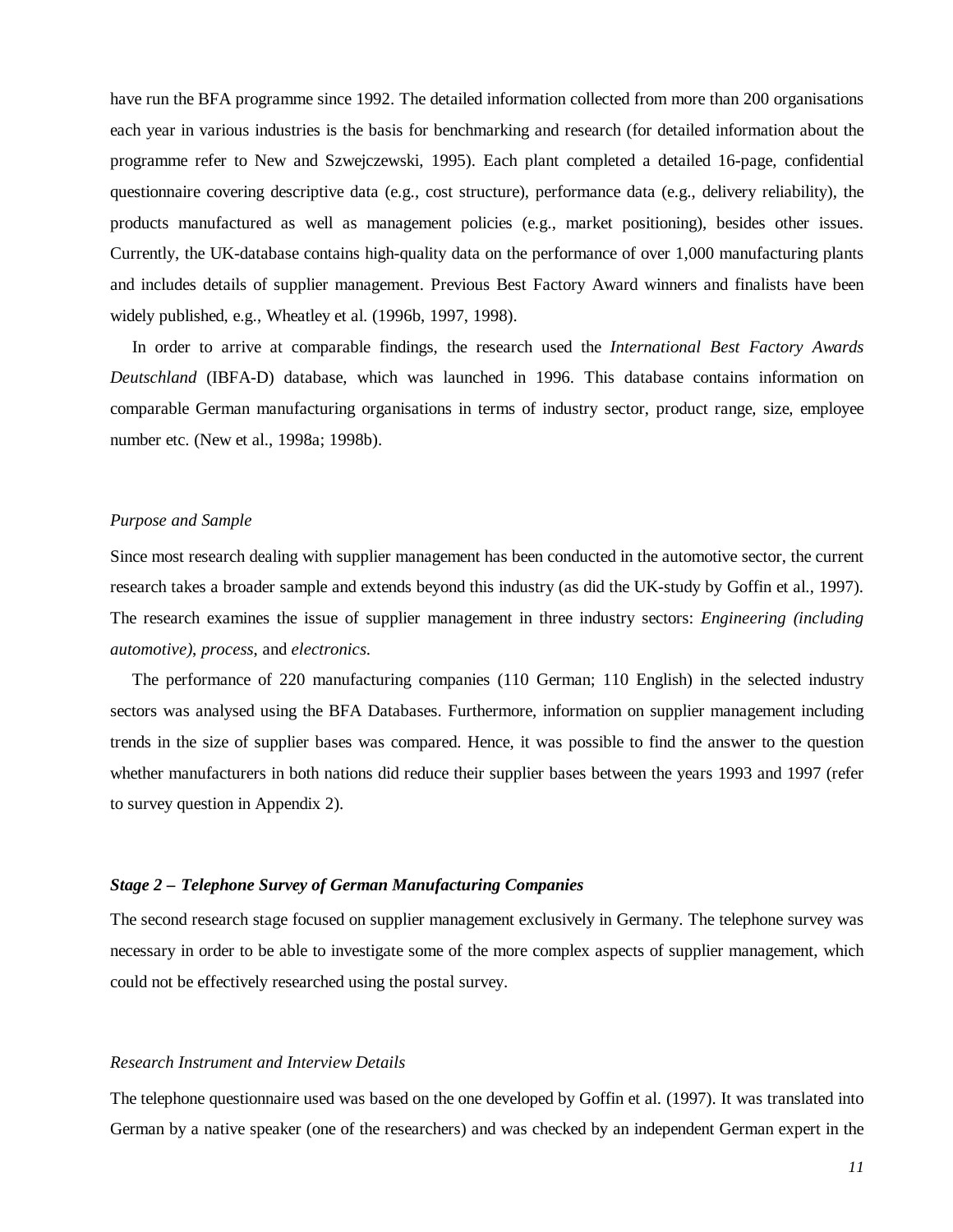supplier management field. Five pilot interviews were conducted in order to check and optimise the questionnaire. The pilot interviews also helped to affirm that the interview structure, the individual questions, as well as the overall interview flow were relevant and applicable to German manufacturers.

The first pilot test was an in-depth face-to-face interview with a senior purchasing manager. As a result, some changes of the research instrument were necessary in terms of phrasing questions (i.e., incorporating typical business expressions of the respondent) and slight re-structuring of the order of the questions. The subsequent four pilot telephone interviews with purchasing managers helped in optimising the instrument (three pilots led to further minor amendments; the fourth, however, showed that the research design was absolutely suited for the current research purposes). Since these four interviews were with companies from the IBFA-D database (1998 entrants), the interview pilots were chosen for the representative of the final sample.

One individual researcher conducted all interviews (including pilots) in his native language in order to avoid possible errors resulting from multiple interviewers. Since the interviews were exploratory in nature, recording the conversation on tape was beneficial (Oppenheim, 1992). This procedure was followed in 32 cases, after obtaining the respondent's consent at the start of the interview. In addition, notes were taken during the interview process. In the cases of the 2 respondents who did not feel comfortable with the recording, the researcher made detailed notes and transcribed the conversation immediately after the actual interview. Overall, the interviews took 30 minutes on average and discussed in detail each company's approach to supplier management following a structured questionnaire.

#### *Purpose and Sample*

A *stratified sample with a random start* of the database population of the 110 German organisations that entered the IBFA-D in 1997 (i.e., in stage one) was created. The goal of the second research stage was thus to conduct interviews with a *representative sample* of the database and fifty companies were selected to be contacted. This number is deemed sufficient to ensure that appropriate numbers of organisations are drawn from homogeneous subsets of that database population (i.e., the three industry sectors).

All selected organisations were sent an initial letter explaining the research project. Our 'first contact' (as listed in the database; usually the Managing Director/*Geschäftsführer*) was asked to pass the letter on to the most appropriate manager dealing with the selection and management of suppliers (normally the purchasing manager). On the back of the letter was a pre-printed form for the manager responsible for suppliers to complete with his/her name and contact details. In addition to the first letter, a follow-up letter was sent three weeks later. After a further two weeks, one of the researchers (a native speaker) contacted the remaining organisations, which had not responded. In this final contact phase, the MD was called directly and asked if he was willing to co-operate. Through such intensive contact with companies, a 68% response rate was achieved.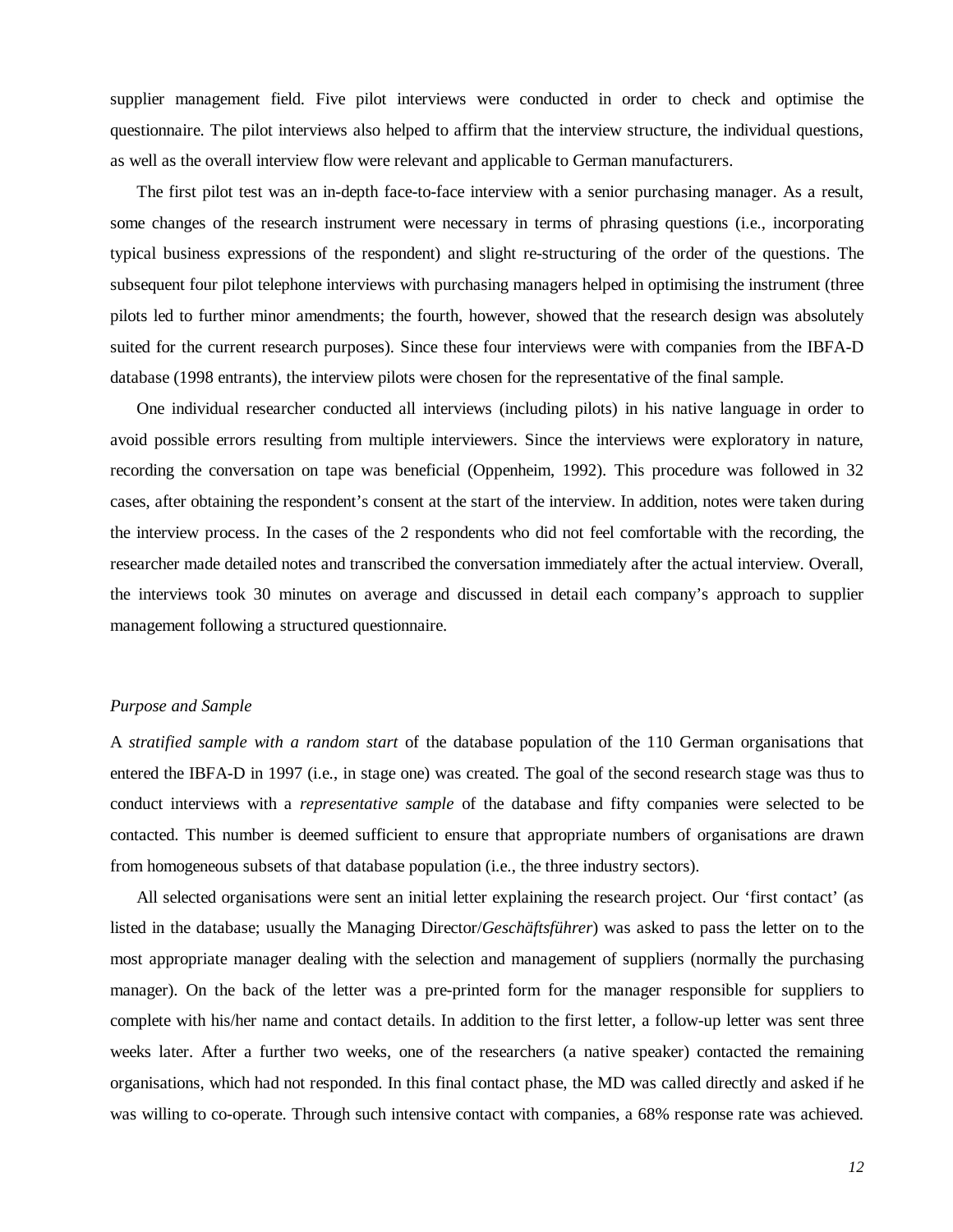As an incentive to all participating companies, respondents were offered the results of the study in return for their support.

Before each interview, it was vital to introduce the research personally in order to ensure that the manager was the *key informant* for the current research purposes. This step was important, as Cambell (Fall 1955) demonstrated, because knowledgeable individuals, when answering well-developed questionnaires within their area of expertise, generate high quality data. The conversation was mostly held with senior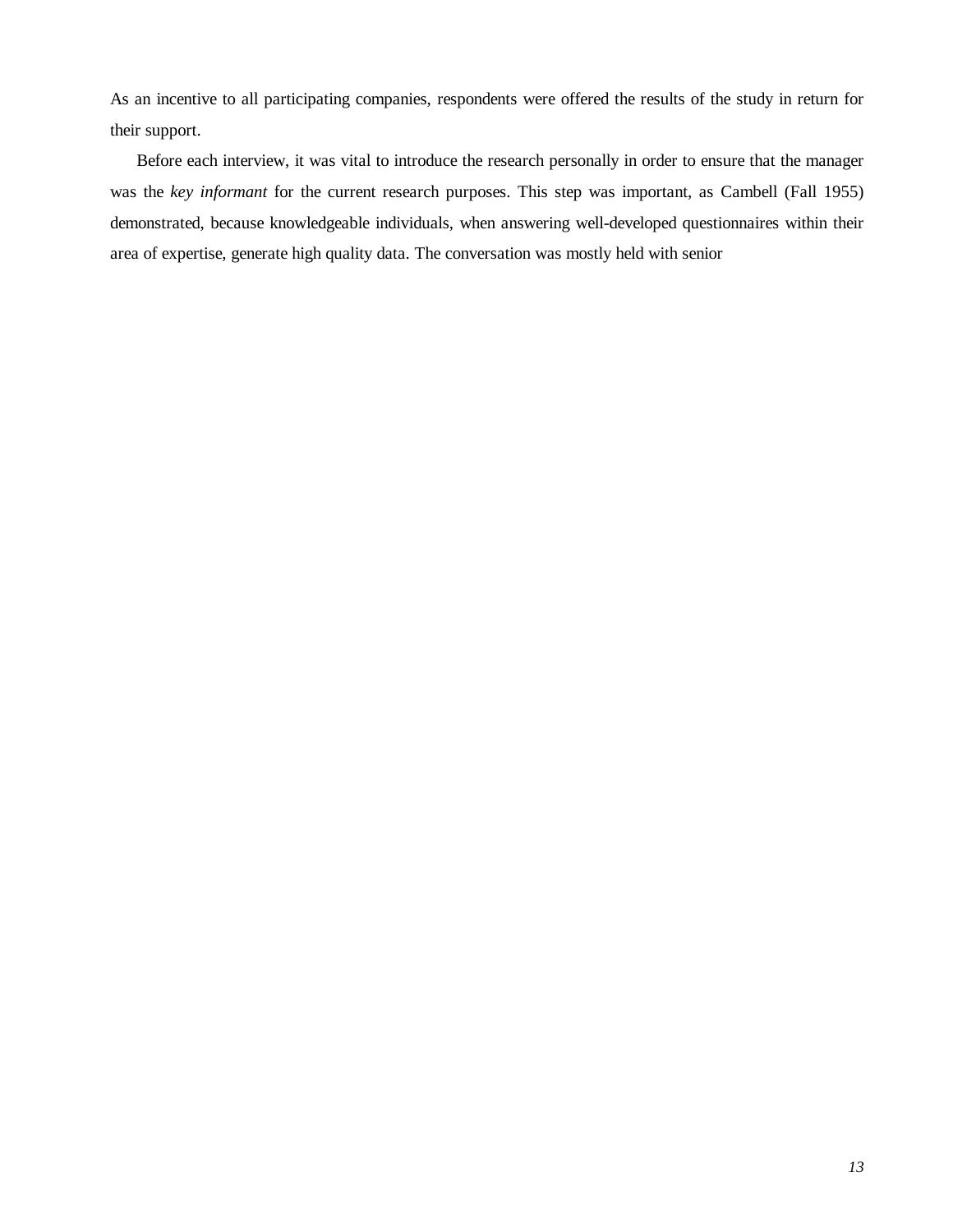purchasing/materials managers (see Table 5).

| <b>Function of Interviewee</b>        | <b>Proportion</b> |
|---------------------------------------|-------------------|
| Senior Purchasing / Materials Manager | 20(59%)           |
| МD                                    | 9(26%)            |
| <i>Other</i>                          | 5(15%)            |

**Table 5: Structure of Sample by Interviewee Function**

The managers contacted were responsible for supplier management in their organisation and the sample breakdown by industry is shown in Table 6.

**Table 6: Structure of Sample by Industry Sector**

| <b>Industry Sector</b> | <b>Companies Contacted</b> | <b>Interviews Conducted</b> | <b>Response Rate</b> |
|------------------------|----------------------------|-----------------------------|----------------------|
| <b>Electronics</b>     |                            |                             | 82%                  |
| Engineering            |                            |                             | 62%                  |
| Process                |                            |                             | 80%                  |
| <b>Total</b>           | $n = 50$                   | $n = 34$                    | 68%                  |

From the original sample of 50 managers/organisations, 34 detailed telephone interviews were conducted (which yields a response rate of 68%).

# **Results**

The discussion of the results starts by examining the survey data taken from the UK and German BFA databases. It then moves on to examine the results of the telephone survey.

# *Survey Results*

Have German manufacturing companies reduced their supply base and if so, to what degree? The shifts in the number of suppliers between the years 1993 and 1997 for UK and German manufacturing plants in three sectors are shown in Table 7.

| <b>Industrial Sector</b> | Country | Sample (n) | 1993 | 1995 | 1997 | Change in % (1993-97) |
|--------------------------|---------|------------|------|------|------|-----------------------|
| Electronics              | UK      | 28         | 472  | 341  | 253  | -46%                  |
|                          | Germany | 20         | 578  | 563  | 532  | $-8%$                 |
|                          | UK      | 56         | 243  | 201  | 155  | $-36%$                |
| Engineering              | Germany | 78         | 240  | 234  | 228  | $-5%$                 |
| Process                  | UK      | 26         | 332  | 297  | 260  | $-22\%$               |

**Table 7: Change within the UK and German Supplier Bases**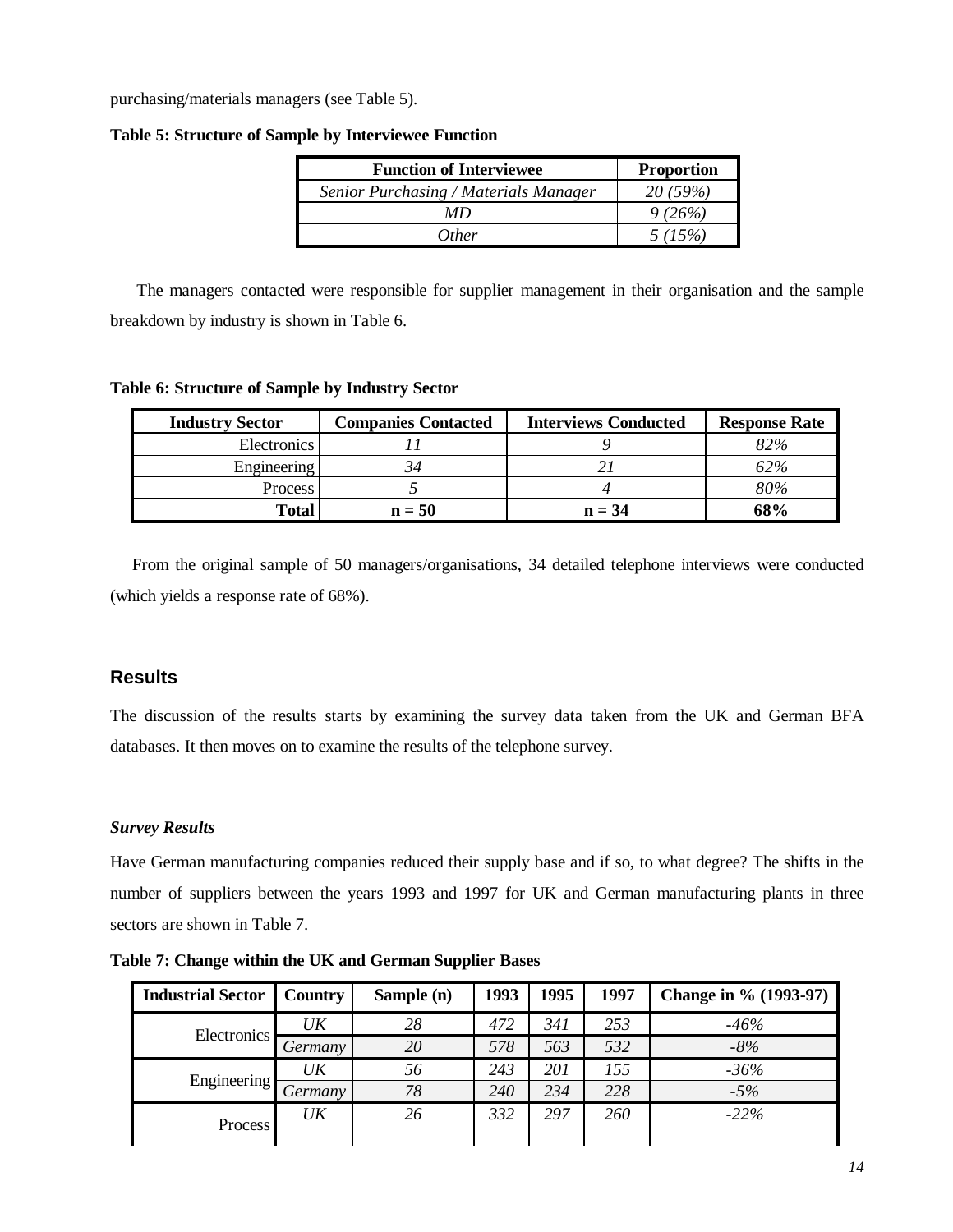| - 1 | -- | $\sim$ $\sim$<br>-- | $\sim$<br>. .<br>∼ | .<br>$\overline{\phantom{a}}$<br><b>.</b> | $\sim$ $\sim$<br><b>TV</b><br>. . |
|-----|----|---------------------|--------------------|-------------------------------------------|-----------------------------------|
|     |    |                     |                    |                                           |                                   |

The table compares the average supplier base across the three industry sectors. In the *electronics sector*, UK plants have reduced their number of suppliers from 1993 to 1997 by 46%. In contrast, German plants have only reduced the supplier number by 8% over the same period – leaving them with, on average, twice as many suppliers (532 versus 253).

A similar trend to that seen in the electronics sector can also be observed in *engineering*. UK manufacturers have reduced the average supplier number of 243 in 1993 to around 155 in 1997. This represents a 36% decrease over 4 years. In the same period comparable German plants reduced their supplier base by only 5% (from 240 in 1993 to 228 in 1997).

However, the third sector *process* shows a different situation. Whereas UK manufacturers reduced their average supplier base from 332 (in 1993) to 260 (in 1997), the German plants actually increased their supply bases from 124 to 143 over the same period.

The results indicate that UK electronics and engineering plants have greatly reduced their supplier base whilst German plants made only small reductions. However, the question arises: were the manufacturing plants in the UK and German samples comparable? In order to verify this, a range of variables from other parts of the questionnaire was checked. These included plant size, types of product, product complexity, number of employees, etc. As presented in a previous paper, no significant differences between the UK and German plants were found on any of these variables in the electronics and engineering sectors (see New et al., 1998a). However, for the 'process' sector the situation is different: German and UK plants are not comparable because the German sample consists of only breweries and textile manufacturers whereas the UK sample comprises manufacturers of a great variety of product categories. This means that the result of the comparison for the process sector is not conclusive.

#### *Telephone Survey Results*

#### *The Importance of Supplier Management*

The respondents were asked if they considered the importance of supplier management to have increased over the last 3 to 5 years.



#### **Figure 1: German Managers' Perception of the Importance of Supplier Management**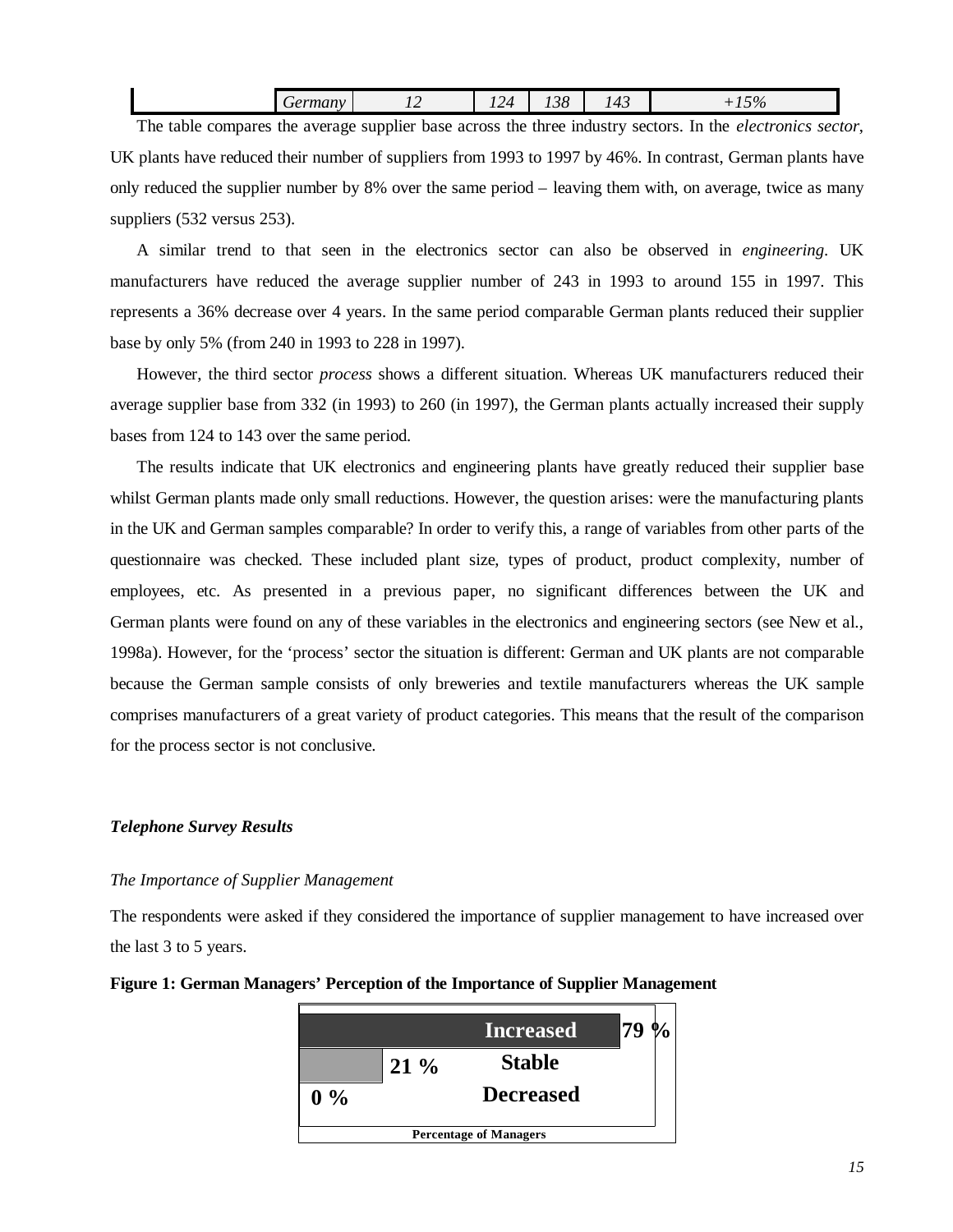Figure 1 shows that although 21% of respondents perceived the importance of supplier management as being stable in their organisations, 79% of managers saw the importance increasing. None perceived supplier management as decreasing in importance. The reason for this strong confirmation is that "*purchasing is not a single-sided business but is underpinned by a bilateral supplier-customer relationship,"* as a purchasing manager in the engineering sector explained. A marketing manager in engineering stated that *"the relationship to the supplier is nearly as important as to the customer."* These are typical answers underpinning the significance of supplier management. As a central purchasing manager (electronics sector) pertinently emphasised *"we are only as good as our suppliers are."*

#### *Further Supply Base Reduction*

The respondents were asked about the future development of their supplier numbers; Table 8 shows their answers.

| <b>Industrial Sector</b> | Sample (n) | <b>Increasing</b> | <b>Stable</b> | Reducing |
|--------------------------|------------|-------------------|---------------|----------|
| <b>Electronics</b>       |            |                   | 4(44%)        | 5(56%)   |
| <b>Engineering</b>       | 21         | $2(10\%)$         | 11 (52%)      | 8(38%)   |
| Process                  |            |                   | 3(75%)        | 1(25%)   |
| <b>Overall  </b>         | 34         | 2 (6%)            | 18 (53%)      | 14 (41%) |

**Table 8: Future Change within the Supplier Bases in German Manufacturing**

Although some of the respondents intend to reduce the number of suppliers, the majority plan to keep the number stable. The table above indicates that whereas companies in the 'process' sector largely intend to keep the number constant, a greater proportion of the companies in the 'electronics' and 'engineering' industrial sectors intend to reduce. It is interesting to note that of the 14 companies, who intend to streamline the supply base in the future, 12 (ca. 85%) had already reduced their supplier number in the period 1993-97. This insight suggests that supplier base reduction is a long-term process.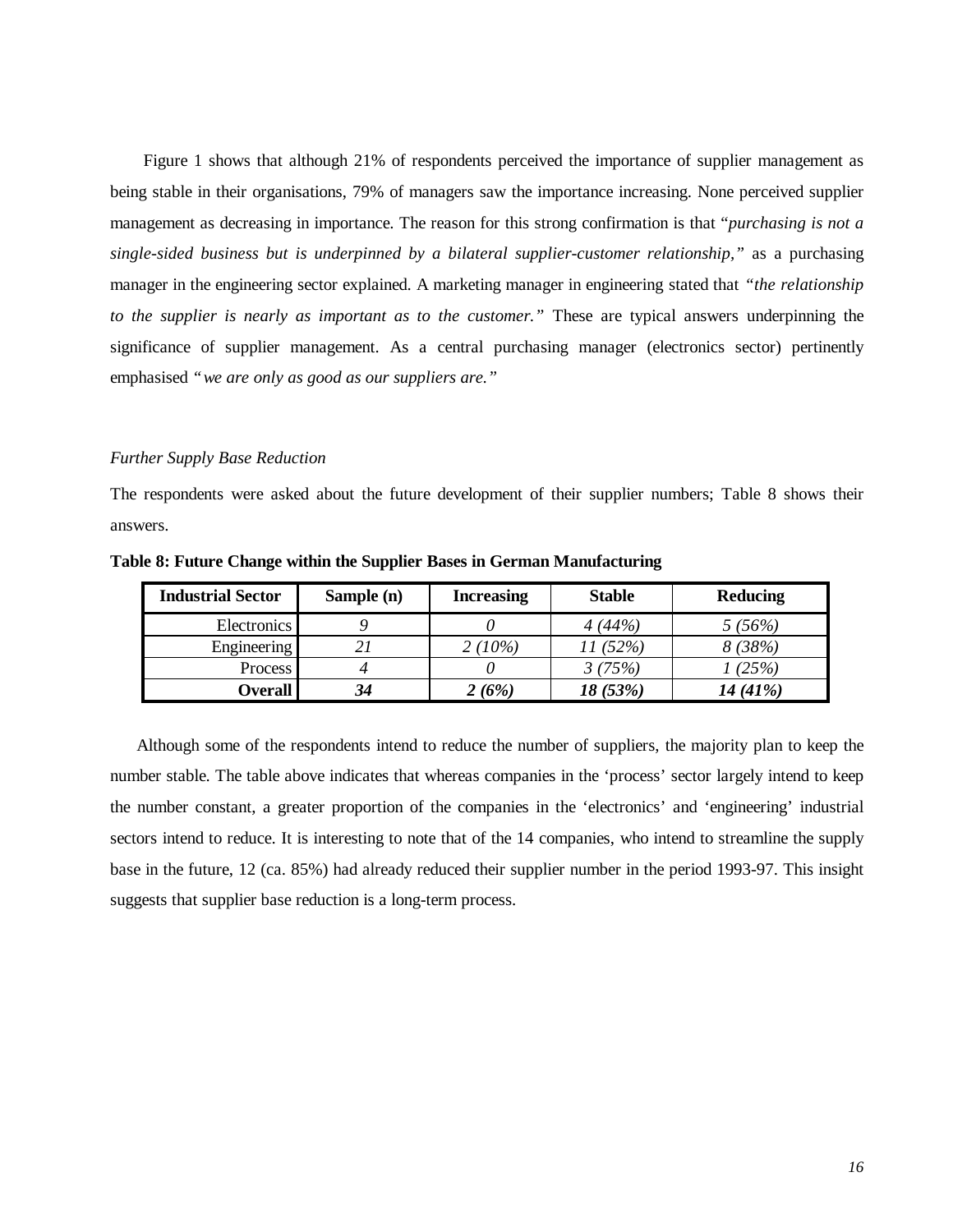## *Benefits of Reduced Supplier Base*

In total, 15 of the 34 manufacturers surveyed had reduced their supplier base in the period 1993 to 1997. These respondents were asked about the benefits of reducing their supplier base – the following were mentioned:

| <b>Benefits</b>                                                        | Percentage |
|------------------------------------------------------------------------|------------|
| Less resources / effort / (administration) costs required              | 53%        |
| More power in negotiations / Increase importance to suppliers          | 53%        |
| Advantages in Logistics / Fewer inspections                            | 33%        |
| Know-how transfer easier and quicker / Less risk spreading know-how to | 33%        |
| competitors / Earlier involvement in product development processes     |            |
| More intense and direct contact / Improvement of communication         | 27%        |
| An opportunity to plan for the future                                  | 13%        |
| Appointing more tasks to fewer suppliers (e.g., to System Suppliers)   | 13%        |
| <b>Employing KANBAN Systems</b>                                        | 7%         |

**Table 9: Benefits of Having Reduced the Supplier Number**

Respondents referred to benefits mostly related to cost savings made by managing a smaller supplier base. In addition, manufacturers said that the focus on fewer suppliers increased their negotiating power with the remaining suppliers.

The quoted advantages are qualitative and quantitative in nature. This prompts the question of whether the benefits have been quantified by the organisations. Did the respondents gain a positive financial impact on the bottom line by having reduced the supplier base? It turned out that only 7 respondents have quantified the benefits of having a smaller supplier base to some extent. Hence, for the majority of companies the benefits were 'experienced' rather than quantified in terms of a clear financial benefit.

#### *Supplier Selection Process and Criteria*

All the respondents were asked separate questions relating to the supplier selection process. Virtually every respondent described the selection process as a team effort, involving a number of different functions. Table 10 outlines the main functions involved in the supplier selection process at the 34 companies surveyed.

| <b>Functions</b>          | Percentage |
|---------------------------|------------|
| Purchasing                | 79%        |
| <b>Quality Management</b> | 56%        |
| R&D                       | 41%        |
| Engineering               | 32%        |
| MD / Top Management       | 26%        |
| <b>Production Manager</b> | 15%        |
| <b>Factory Manager</b>    | 6%         |
| Marketing                 | 6%         |

**Table 10: Typical Functions Involved in Selection Process**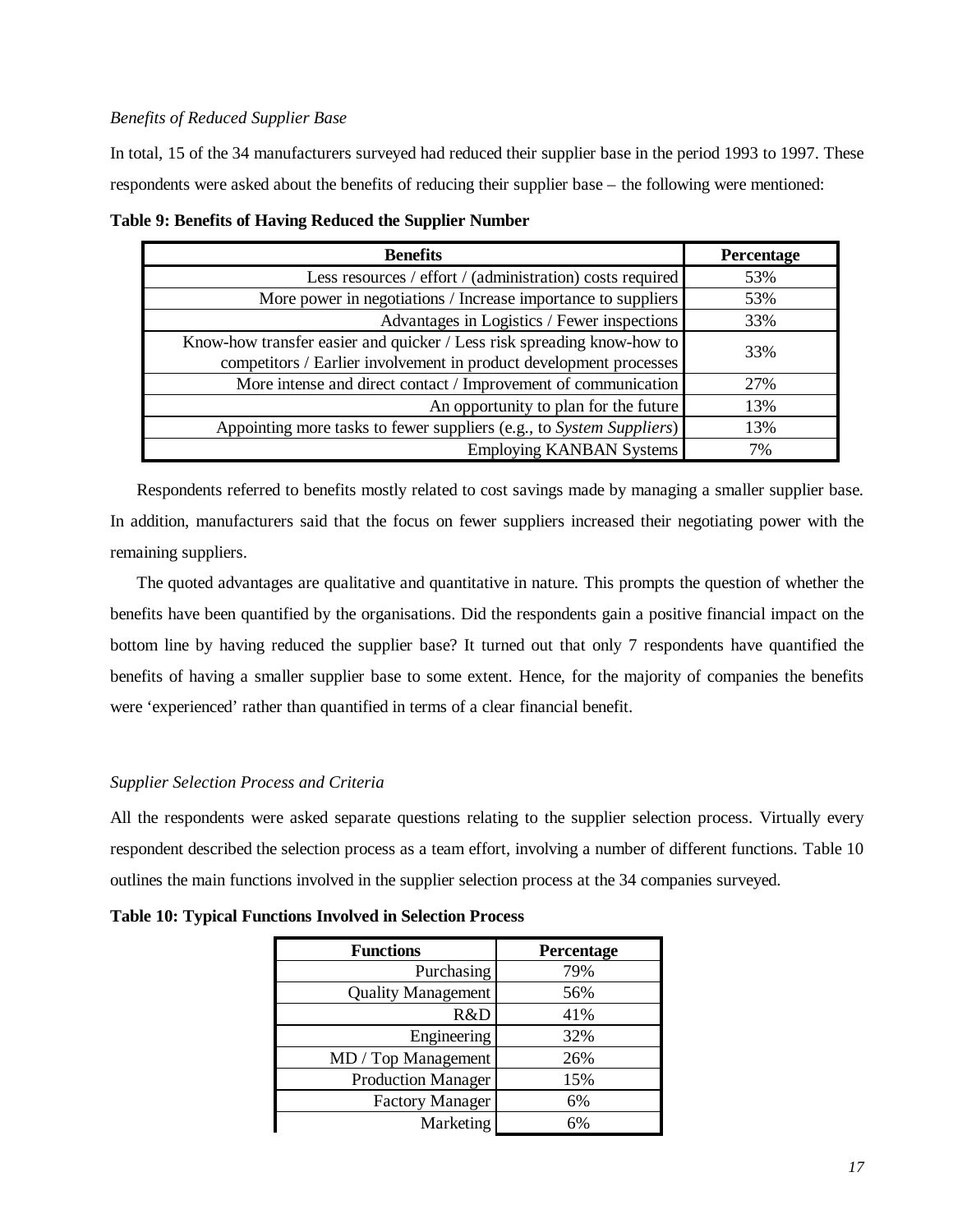| Project Leader | 6% |
|----------------|----|

In 79% of cases, the purchasing department was involved, followed by quality management and Research and Development. Normally, three functions make up the team responsible for supplier selection. Surprisingly, of the 34 firms surveyed, only two manufacturers integrate the marketing function into the sourcing teams. Recently, Homburg et al.'s (1999) empirical work in German and US manufacturing indicated that marketing is a highly influential function in its classic tasks (e.g., advertising messages or measuring customer satisfaction levels) as well as to a lesser extent in decisions about strategic business issues. This, together with the results of the present investigation, suggests that marketing still takes a predominately *downstream perspective* in the supply chain. In other words, while it is actively involved in managing the manufacturercustomer relationship, it is not involved in the supplier-manufacturer interface in Germany.

Having identified who was involved in the supplier selection team, the interviews also covered the actual supplier selection process. Each of the companies were directly asked to describe their process and a general scheme of phases emerged. Although the procedures vary to some extent, they can be aggregated into the main nine steps outlined in Table 11.

#### **Table 11: Typical Steps Taken in the Supplier Selection Process**

- *1. Engineering / R&D have an initial product idea or the end-consumer places an order for a particular product;*
- *2. Purchasing manager enquires information/offers from potential suppliers or from specific suppliers (if required by the end-consumer or R&D);*
- *3. The cross-functional sourcing team discusses the options;*
- *4. The purchasing manager invites potential suppliers for first discussions;*
- *5. Suppliers on the short-list deliver samples;*
- *6. Quality manager evaluates the samples;*
- *7. Purchasing manager negotiates with suitable suppliers;*
- *8. Sometimes, an audit (before selection or shortly afterwards) will be conducted;*
- 9. *The team decides and purchasing manager places the order.*

The selection procedure starts with an initial idea or specific customer order. It then involves the purchasing manager who seeks out potential suppliers and initiates the bidding process. The sourcing team discusses the options on the basis of the information received before inviting a limited number of suppliers for further personal discussions. After drawing up a short-list, suppliers are asked to deliver samples, which the quality manager evaluates subsequently. Then the purchasing manager negotiates the price and delivery conditions etc. Sometimes it is necessary to conduct an audit before the entire sourcing team enters into the final phase. Here, the group decides on which supplier to buy from and the purchasing manager places the order.

For selecting suppliers, the *price*, as it seems, becomes an issue in later stages of the selection process. What is the role of *price* in this situation? The telephone survey was used to clarify which criteria form the basis for selecting suppliers. The majority (30 managers) mentioned *price*, whereas 27 respondents referred to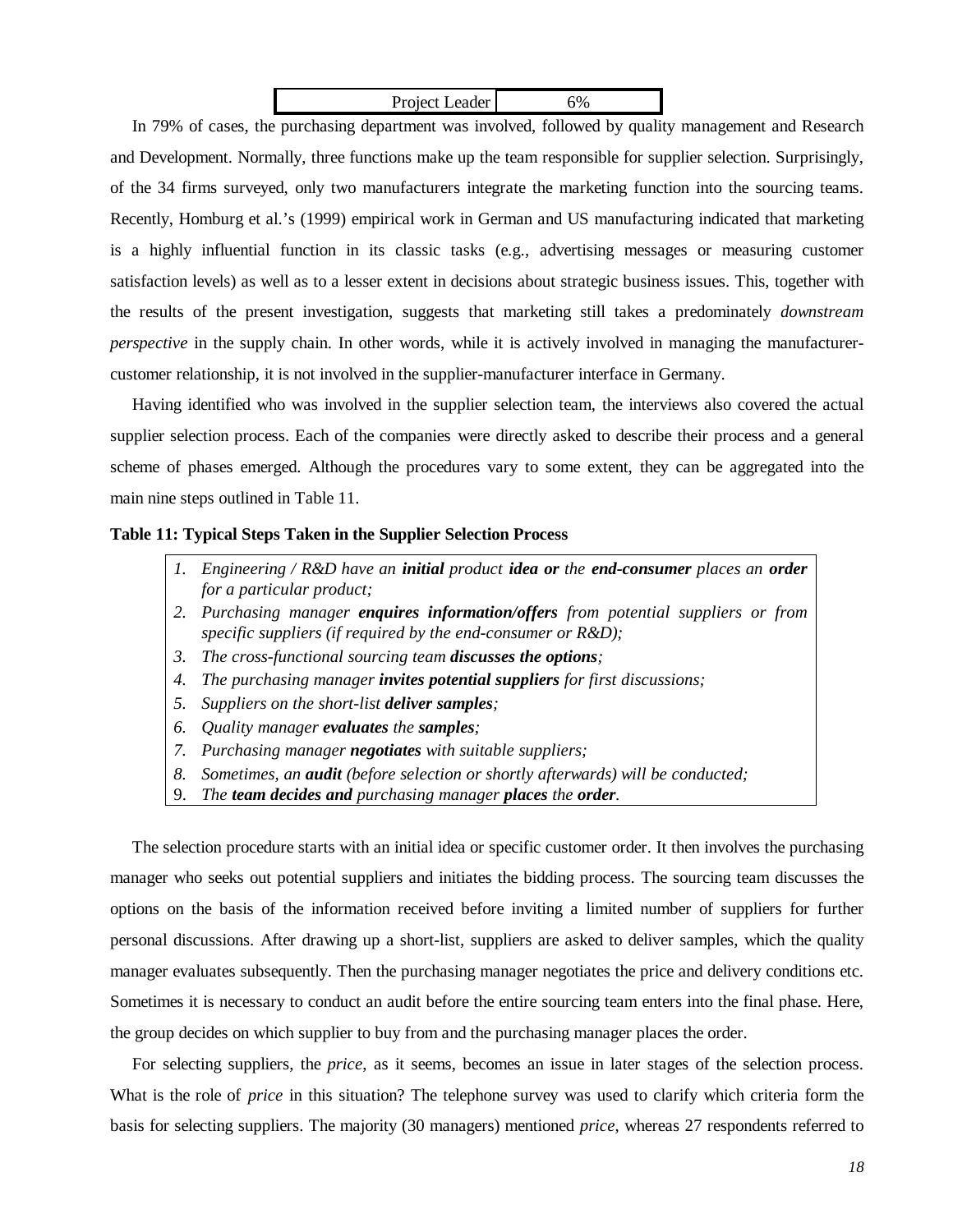*product quality* and 23 to *delivery performance*. Other criteria were mentioned somewhat infrequently, as Table 12 shows.

|  | Table 12: Selection Criteria (Top 15) |  |  |  |
|--|---------------------------------------|--|--|--|
|--|---------------------------------------|--|--|--|

| <b>Selection Criteria</b>   | <b>Frequency</b> |
|-----------------------------|------------------|
| Price                       | 30               |
| Quality                     | 27               |
| Delivery                    | 23               |
| Service                     | 4                |
| <b>Relationship History</b> | 4                |
| Certificates                | 4                |
| Volume                      | 3                |
| Know-how / Competence       | 3                |
| Flexibility                 | 3                |
| Supplier's Equipment        | $\overline{2}$   |
| Commitment                  |                  |
| Communication               |                  |
| Size of Organisation        |                  |
| <b>Trust</b>                |                  |
| Technology                  |                  |

The top three selection criteria employed in practice are also those advocated by the German literature. Although the manufacturers interviewed did not mention the *location* of the supplier, it might be that it is one of the subconscious pre-selection filters. Thus, the *location* could ensure speedy delivery and direct communication links unconstrained by foreign languages and country specific interpretations about legislative issues. Unfortunately, the findings do not shed light on this possibility.

In general, some German companies surveyed favoured a combination of *price and quality* while others assessed *price and delivery* for supplier evaluation purposes. The majority, however, took all three factors into account when selecting a supplier. This explains, why *price* always plays a role in selecting suppliers, although it has to be emphasised that this factor is not the single most important criterion. A purchasing manager in the electronic industry described this situation as follows *"in the past, the price was most important and then quality came in. Yet, if the quality is not right or we do not get the promised component delivered, a 'good price' will not help us run our business."* An MD in the same sector also made a similar point *"it is critical that products are of top quality. In addition, products have to be here on-time and only then does price become relevant. In fact, the price is the last issue to consider."*

Examples like these clearly show that the understanding and approach to purchasing among German manufacturing companies has changed; the motto of the past 'how much quality do we get for a given price' has been replaced by 'how much do we have to pay for obtaining a given quality level.' The change of importance among the classic criteria confirms the observed trend in America described earlier (Wilson, 1994). Also here, quality has replaced price in terms of importance in supplier selection processes. In the U.S., this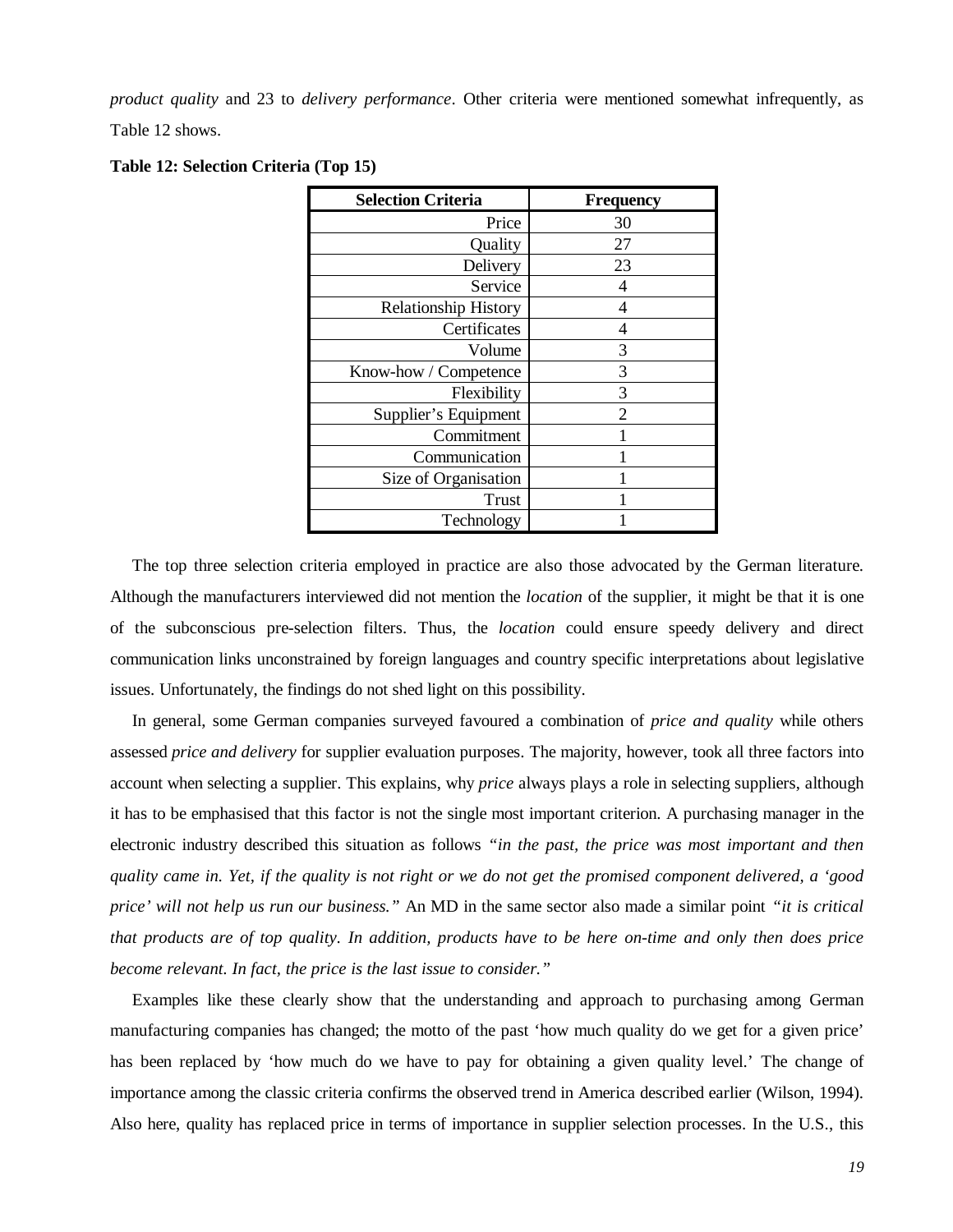condition may be understood as a first phase, before aspects of the business relationship become critical differentiators in the selection decision (cf. Choi and Hartley, 1996). In the future, will German manufacturing follow in taking softer relationship criteria into account when selecting suppliers?

The present investigation cannot answer this question, but it became apparent that softer issues, such as *cultural fit* or *problem solving capabilities*, are still rarely considered in the selection decision in German manufacturing today. As an exceptional case in the engineering sector, a purchasing manager pointed out *"our selection criteria are quality, reliability in delivery performance and the supplier's 'willingness to operationalise crazy ideas' – and finally the price."* From this quote, it seems that subjective issues can be blend into the selection process, albeit the classic factors enjoy priority.

## **Summary and Conclusions**

It is evident that supplier management is critical to manufacturers today and quite likely to remain so for some time to come. If one compares the English and the German literature on this issue, one can see the similarities in both bodies of literature. This is understandable, since managers and researchers in Germany are well aware of discussions published in English. However, German researchers have largely repeated arguments from abroad – despite the growing attention being paid to supplier management by German managers.

By comparing the trend of supplier numbers of UK manufacturers with their German counterparts in the two BFA databases, a stark contrast came to light: UK manufacturers in the electronics and engineering industry sectors had made significantly greater reductions in their supplier bases than the German companies in the time period 1993-97. Previous research by Homburg (1995) indicated that German manufacturers expected their future supplier base size to stay unchanged. The empirical evidence from the present study goes beyond Homburg's investigation and shows that there has been a slight reduction in the supplier base. Furthermore, the research indicates that an increasing number of manufacturers are planning to reduce their supplier base in the near future. However, a large proportion has not realised the potential of this.

Those companies, which have reduced their supply base, perceive advantages to it. These are mainly cost reductions of various kinds as well as other benefits resulting from an intensified supplier relationship. However, very few of the companies have actually quantified the extent of the benefits gained.

The research showed that the classic selection criteria (price, quality and delivery) are still the most popular ones for selecting suppliers in Germany. Commonalties exist also with regard to the steps taken in the selection procedure itself (Table 11), which can be described as a bidding process. It typically starts with an idea from in-house technical departments, on the one hand, or with a specific customer order, on the other. Then the purchasing manager solicits offers from potential suppliers and the procedure continues with various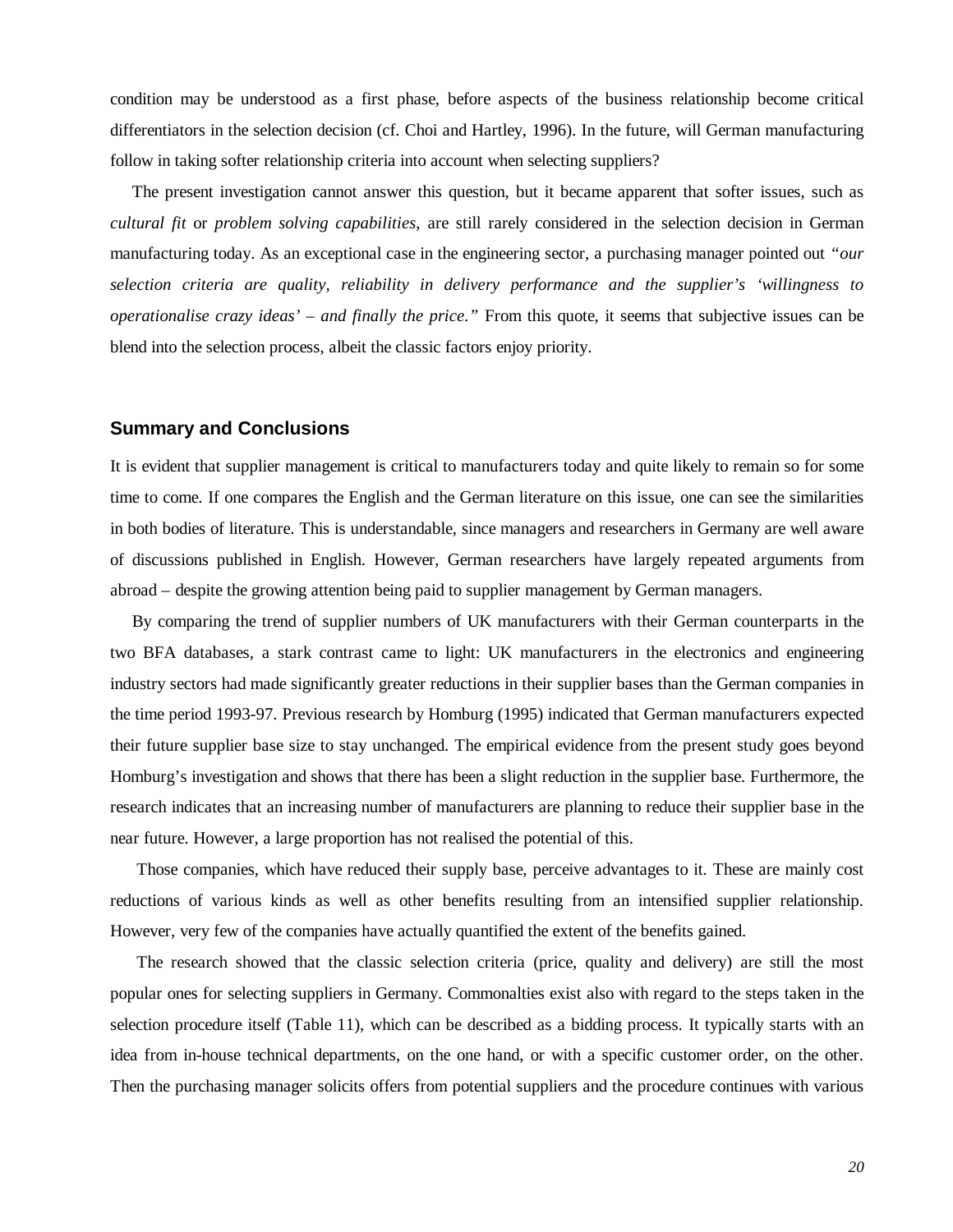evaluation stages. The cross-functional sourcing team, which often consists of three functions, selects the supplier together as the final step.

The findings have implications for researchers, who need to collect more evidence on supplier management in Germany. It is necessary to understand why some German manufacturers have reduced their supplier numbers albeit many have not. A qualitative approach, possibly using a case study design, might be more appropriate for exploring this issue in detail. This could be done in the manufacturing sectors chosen here as well as other industries.

Some related questions are worth exploring in future research: What is the appropriate strategy for suppliers to differentiate themselves from others? Also, does subjectivity influence the selection process by manufacturers or is it all objective – if yes, to what degree does the intangible 'human factor' play a role in it?

This research also has strong ramifications for manufacturers – it indicates that German companies could obtain a competitive advantage by reducing their supplier base. Starting to measure the benefits obtained from the reduction in the supplier base might be an eye-opener for some who merely perceive advantages. It would also be important data for companies considering supply base reduction – it would give them a clear view of potential savings.

However, the findings are not only relevant to manufacturers, they also have potentially strong implication for suppliers. If more German manufactures decide to implement supply base reduction, then suppliers need to be ready and understand the actions they need to take to ensure that the combination of materials, parts, components and services they can offer is attractive to manufacturers. Consequently, suppliers need to consider what is the most appropriate strategy for them to be one of the few selected.

Currently there is a very strong debate about the international competitiveness of German manufacturing industry (e.g., Kinkel and Wengel, 1997; Spur and Schröder, 1997) and this topic became generally known as the *Standort Deutschland* discussion (see, e.g., Brinkler et al., 1997; Henkel, 1997). The degree to which Standort Deutschland has been debated in the press is demonstrated by the fact that in the past three years well over 1,000 articles on this issue were published in the *Frankfurter Allgemeine Zeitung* and the *Süddeutsche* Zeitung.<sup>2</sup> Germany has a substantial manufacturing industry, accounting for 25% of Gross Domestic Product (GDP) as well as employing an equally high rate of the workforce in this sector (Anonymous, 1999). Yet, high taxes and labour costs are factors which are making many companies question whether to produce in Germany (Fischer and Allen, 1998). However, other issues are also important. For example, some researchers have noted that manufacturing management concepts, such as 'lean production' could also contribute to the cost competitiveness of German companies. Surprisingly, such concepts seem to only be slowly adopted in Germany (Kinkel and Wengel, 1997; Lay et al., 1996). One of these new concepts is supply base management and the results of the current study indicate that German companies have not yet grasped the opportunity to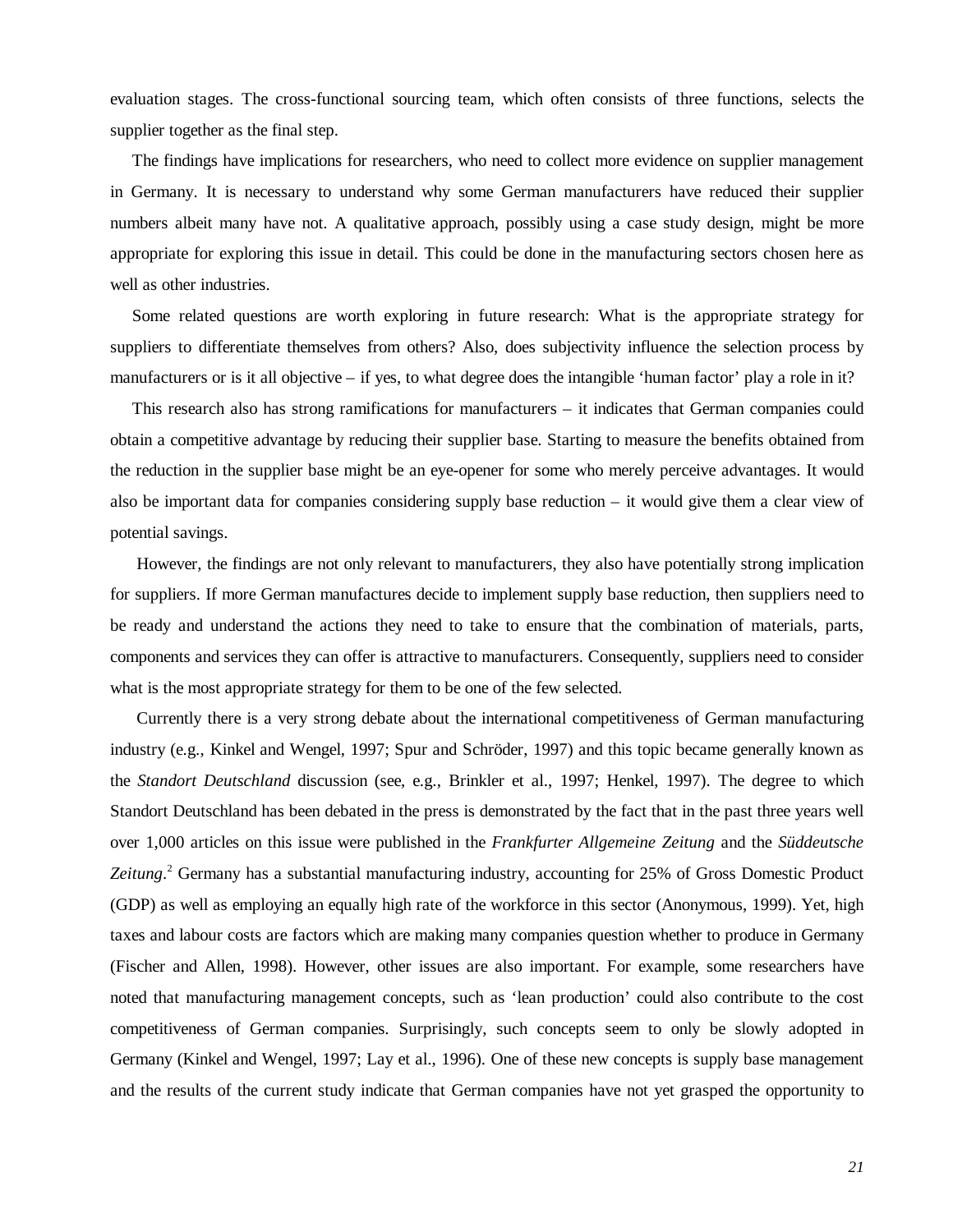optimise it. It will be interesting to see when this situation changes and when German manufacturers will realise that fewer suppliers can mean more effective supplier base management.

# **References**

Anonymous, *European Marketing Data and Statistics 1999*, London, Euromonitor Plc, 1999.

Anonymous, "Mangel an systematischem Innovationsmanagement in der Zulieferindustrie," *Blick durch die Wirtschaft* (26. June 1998).

Asmus, David and Griffin, John, "Harnessing the Power of Your Suppliers," *The McKinsey Quarterly*, No. 3 (1993), pp. 63-78

Backhaus, Klaus, *Investitionsgütermarketing*, München: Verlag Franz Vahlen, 1992, 3<sup>rd</sup> edition.

Becker, Jörg, "Beschaffungscontrolling - Supply Chain Management," *CONTROLLER MAGAZIN*, No. 6 (1997), pp. 414-420.

Boer, Luitzen de, *Operations Research in Support of Purchasing: Design of a Toolbox for Supplier Selection*, Enschede, The Netherlands: BETA, 1998.

Boutellier, Roman and Locker, Alwin, *Integration von Beschaffungslogistik und Produktentwicklung*, In: Schuh, Günther; Weber, Hubert and Kajüter, Peter, *Logistikmanagement: Strategische Wettbewerbsvorteile durch Logistik*, Stuttgart: Schäffer-Poeschel Verlag, 1996, pp. 253-273.

Brinkler, B.; Fassbender, H.; Glement, F.; Lewis, W. W.; Palmade, V. and Sautter, M. T., "Germany and France: Confronting the Costs of Social Policies," *McKinsey Quarterly*, No. 2 (1997), pp. 180-194.

Choi, Thomas Y. and Hartley, Janet L., "An Exploration of Supplier Selection Practices Across the Supply Chain," *Journal of Operations Management*, Vol. 14 (1996), pp. 333-343.

Christopher, Martin, *Marketing Logistics*, Oxford: Butterworth-Heinemann, 1997.

Christopher, Martin, *Logistics and Supply Chain Management: Strategies for Reducing Costs and Improving Services*, London: Pitman Publishing, 1998, 2<sup>nd</sup> edition.

Christopher, Martin and Jüttner, Uta, "Developing Strategic Partnerships in the Supply Chain," *Paper Presented at "The Second Worldwide Research Symposium on Purchasing and Supply Chain Management."* London, England, 01.-03. April 1998, pp. 88-107.

Cuhls, Kerstin; Blind, Knut and Grupp, Hariolf, *Delphi '98 - Studie zur globalen Entwicklung von Wissenschaft und Technik: Methoden- und Datenband*, Karlsruhe: FhG-ISI, 1998.

David, Penny, "Hazard Warning," *Supply Management*, Vol. 4, No. 13 (24 June 1999), pp. 20-24.

Dorsch, Michael J.; Swanson, Scott R. and Kelley, Scott W., "The Role of Relationship Quality in the Stratification of Vendors as Perceived by Customers," *Journal of the Academy of Marketing Science*, Vol. 26, No. 2 (1998), pp. 128-142.

Fischer, Jan-Hinrich and Allen, Nick, "Change of Direction," *Logistics Europe*, Vol. 6, No. 7 (1998), pp. 40- 45.

Friedrich, Stephan A.; Hinterhuber, Hans H. and Rodens, Brigitta, "Supply Chain Management: Partnerschaft für den Konsumenten," *Gablers Magazin*, Vol. 9, No. 11/12 (1995), pp. 58-63.

1

<sup>2</sup> As determined by a search of the Financial Times *FTProfile* database.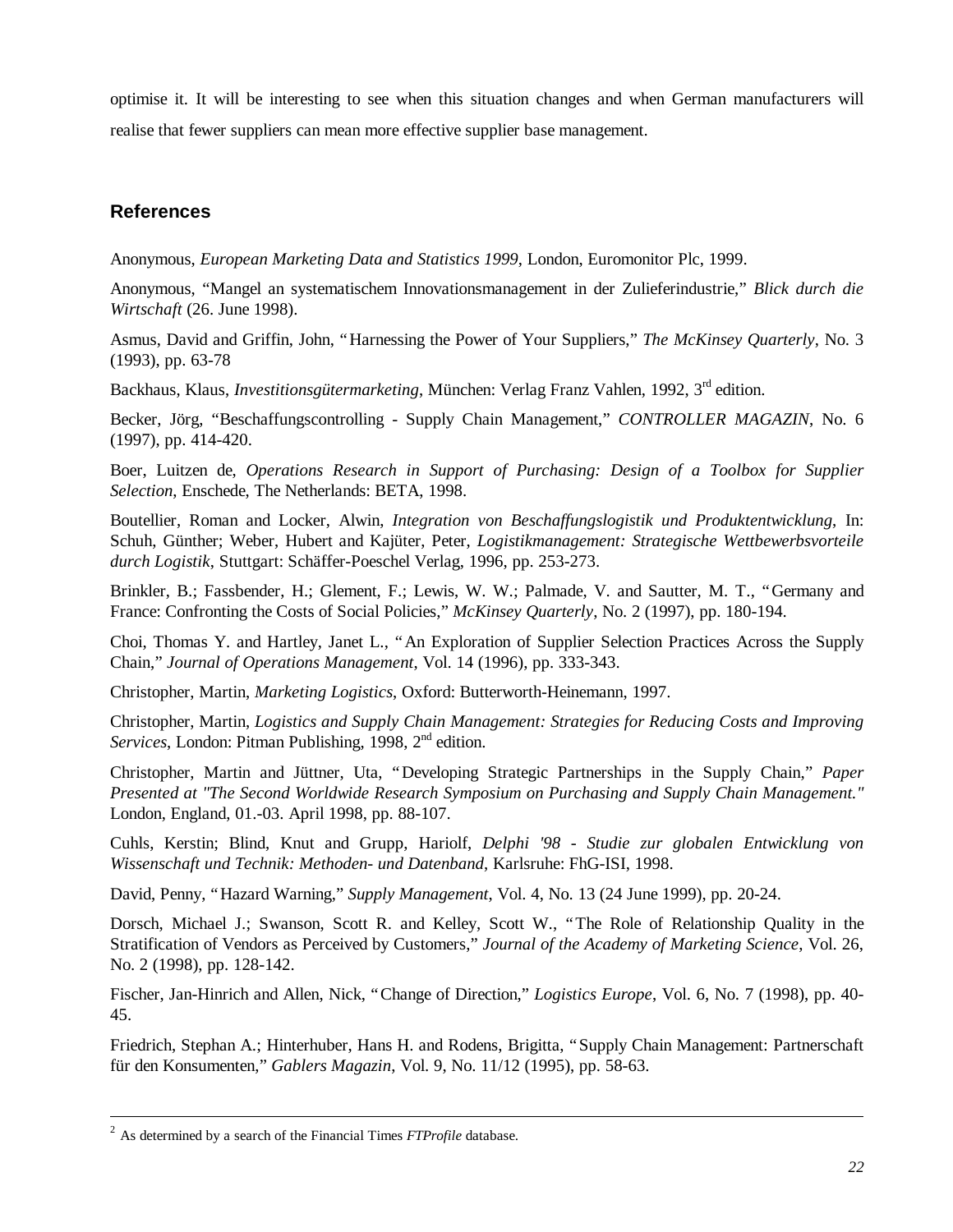Fröhlich-Glantschnig, Elisabeth, "Der Entscheidungsprozeß wird transparent," *Beschaffung Aktuell*, No. 6 (1997), pp. 32-34.

Gallouj, Camal, "Asymmetry of Information and the Service Relationship: Selection and Evaluation of the Service Provider," *International Journal of Service Industry Management*, Vol. 8, No. 1 (1997), pp. 42-64.

Godefroid, Peter, *Investitionsgüter-Marketing*, Ludwigshafen (Rhein): Friedrich Kiehl Verlag, 1995.

Goffin, Keith; Szwejczewski, Marek and New, Colin, "Managing Suppliers: When Fewer Can Mean More," *International Journal of Physical Distributions & Logistics Management*, Vol. 27, No. 7 (1997), pp. 422- 436.

Henkel, H.-O., "Von der Forschungs- zur Innovationspolitik," *Wissenschaftsmanagement*, No. 1 (January/February 1997), pp. 10-13.

Higginson, James K. and Alam, Ashraful, "Supply Chain Management Techniques in Medium-to-Small Manufacturing Firms," *SCM*, Vol. 8, No. 2 (1997), pp. 19-32.

Homburg, Christian, "Single Sourcing, Double Sourcing, Multiple Sourcing...? Ein ökonomischer Erklärungsansatz," *Zeitschrift für Betriebswirtschaft*, Vol. 65, No. 8 (1995), pp. 813-834.

Homburg, Christian; Workman, John P. and Krohmer, Harley, "Marketing's Influence within the Firm," Journal of Marketing, Vol. 63, No. 2 (1999), pp. 1-17.

Kinkel, Steffen and Wengel, Jürgen, "Neue Produktionskonzepte: Eine Diskussion macht noch keinen Sommer," *PI-Mitteilungen (FhG-ISI),* No. 4 (1997).

Kluge, Jürgen, "Reducing the Cost of Goods Sold: Role of Complexity, Design, Relationships," *The McKinsey Quarterly*, No. 2 (1997), pp. 212-215.

Kolarik, William J., *Creating Quality: Concepts, Systems, Strategies, and Tools,* London: McGraw-Hill, 1995.

Lamming, Richard, *Beyond Partnership: Strategies for Innovation and Lean Supply*, London: Prentice Hall, 1993.

Lamming, Richard C.; Cousins, Paul D. and Notman, Dorian M., "Beyond Vendor Assessment: Relationship Assessment Programmes," *European Journal of Purchasing & Supply Management*, Vol. 2, No. 4 (1996), pp. 173-181.

Lay, G.; Dreher, C. and Kinkel S., "Neue Produktionskonzepte leisten einen Beitrag zur Sicherung des Standorts Deutschland," *PI-Mitteilungen (FhG-ISI)*, No. 1 (1996).

Layer, Gerald B., "In der Lieferantenauswahl zeigt sich die Entscheidungsfreiheit des Einkäufers," *Beschaffung Aktuell*, No. 4 (1985), pp. 52-54.

Leenders, Michiel R. and Fearon, Harold E., *Purchasing and Supply Management*, London: Irwin, 1997, 11<sup>th</sup> edition.

Leverick, Fiona and Cooper, Rachel, "Partnerships in the Motor Industry: Opportunities and Risks for Suppliers," *Long Range Planning*, Vol. 31, No. 1 (1998), pp. 72-81.

Monczka, Robert; Trent, Robert and Handfield, Robert, *Purchasing and Supply Chain Management*, Cincinnati, Ohio: South-Western College Publishing, 1998.

Nachtweh, Klaus Peter, "Das Umfeld des Einkaufs: Prozeß- und zielorientierte Lieferantenauswahl," *Beschaffung Aktuell*, No. 2 (1998), pp. 41-43.

New, C. C. and Szwejczewski, M., "Performance Measurement and the Focused Factory: Empirical Evidence," *International Journal of Operations & Production Management*, Vol. 15, No. 4 (1995), pp. 63- 79.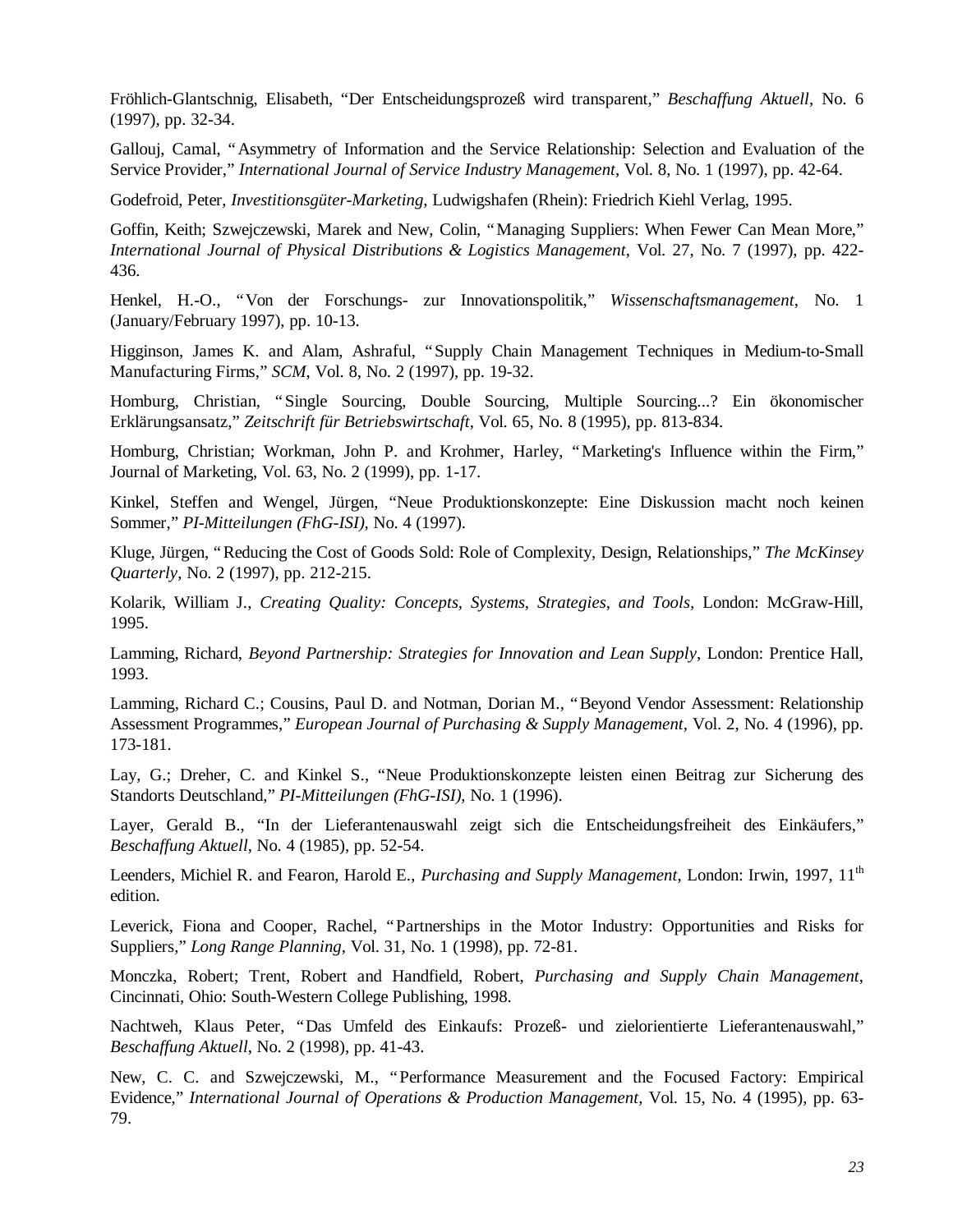New, Colin; Goffin, Keith; Szwejczewski, Marek and Pfeiffer, Rolf, "Comparative Operational Performance of UK and German Manufacturing Plants," *International Journal of Business Performance Management*, Vol. 1, No. 1 (1998a), pp. 65-78.

New, Colin; Szwejczewski, Marek; Goffin, Keith; Pfeiffer, Rolf and Lohmüller, Bertram, "Vergleich der Leistungsdaten von Unternehmen: Großbritannien/Deutschland," *Der Betriebswirt,* No. 4 (1998b), pp. 22-25.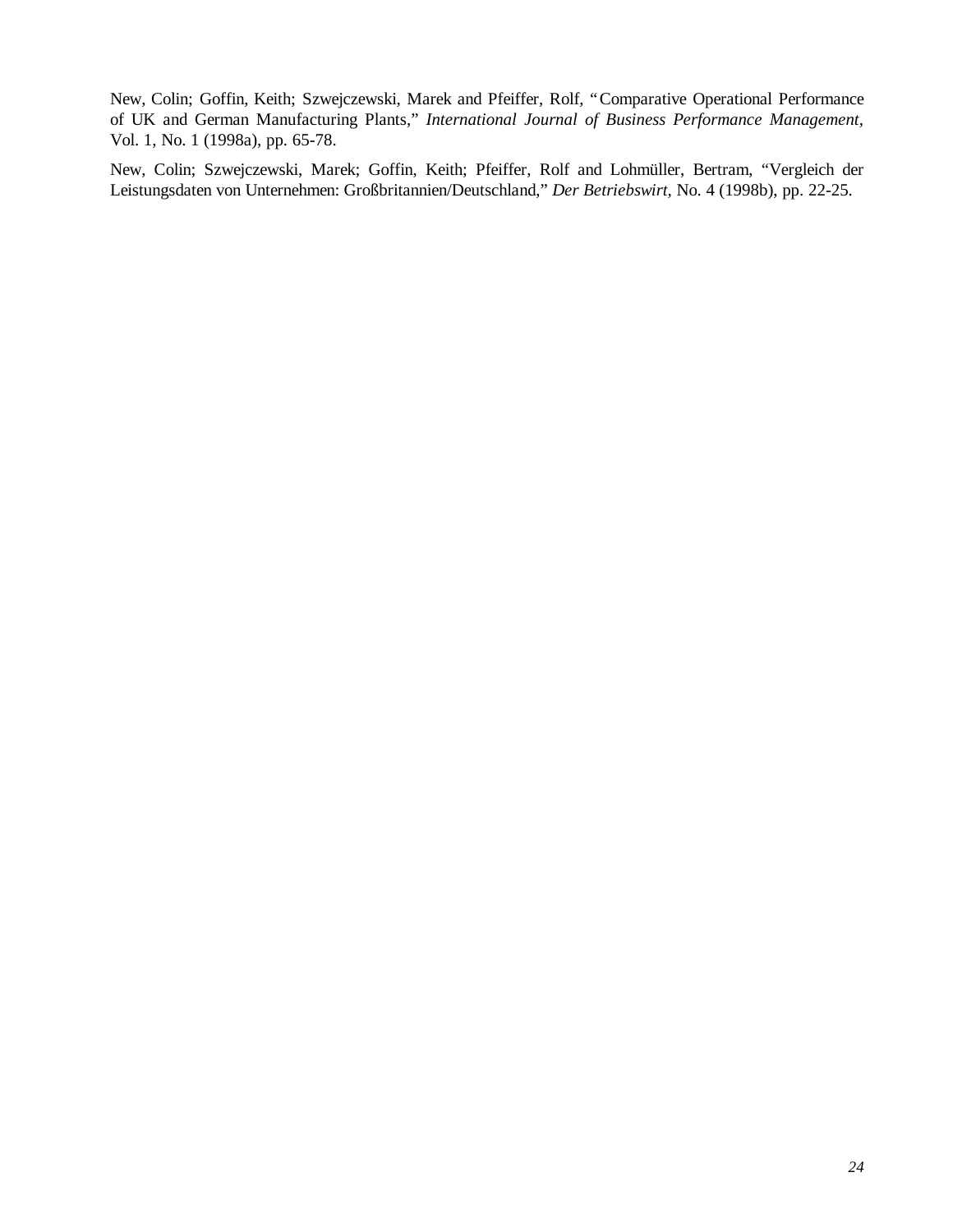Oppenheim, A. N., *Questionnaire Design, Interviewing and Attitude Measurement*, London: Printer, 1992, 2nd edition.

Pearson, John N. and Ellram, Lisa M., "Supplier Selection and Evaluation in Small Versus Large Electronics Firms," *Journal of Small Business Management*, Vol. 33, No. 4 (1995), pp. 53-65.

Ragatz, Gary L.; Handfield, Robert B. and Scannell, Thomas V., "Success Factors for Integrating Suppliers into New Product Development," *Journal of Product Innovation Management*, Vol. 14, No. 3 (1997), pp. 190-202.

Rommel, Günter, "The Secret of German Competitiveness," *The McKinsey Quarterly*, No. 3 (1991), pp. 40- 54.

Schulte-Rebbelmund, Rolf, "Für strategischen und operativen Einkauf," *Beschaffung Aktuell*, No. 10 (1992), pp. 50-51.

Sheth, Jagdish N. and Sharma, Arun, "Supplier Relationships: Emerging Issues and Challenges," *Industrial Marketing Management*, Vol. 26, No. 2 (1997), pp. 91-100.

Smith, D. V.; Lowe, B. G.; Lyons, D. H. and Old, W. H., *The Development Project Committee on Standards for Vendor Evaluation*, New York: National Association of Purchasing Agents, 1963.

Snijder, Jan, *Global Sourcing – weltweite Einkaufsmarktaufklärung und Lieferantenauswahl*, In: Schuh, Günther; Weber, Hubert and Kajüter, Peter, *Logistikmanagement: Strategische Wettbewerbsvorteile durch Logistik*, Stuttgart: Schäffer-Poeschel Verlag, 1996, pp. 241-252.

Spur, Günter and Schröder, Carsten, *Szenarien für den Produktionsstandort Deutschland*, In: Spur, Günter, *Optionen zukünftiger industrieller Produktionssysteme*, Berlin: Akademie Verlag, 1997, pp. 551-630.

Stevens, Graham C., "Integrating the Supply Chain," *International Journal of Physical Distribution and Materials Management*, Vol. 19, No. 8 (1989), pp. 2-8.

Stevens, J., *Measuring Purchasing Performance*, London: Business Books Limited, 1978.

Strache, Horst, "Investitionsgütereinkauf ist Teamsache," *Beschaffung Aktuell*, No. 4 (1995), pp. 26-28.

Szymankiewicy, Jan and Canadine, Ian, "Supply Chain Partnerships - Who Wins?," *P-E International*, 1994.

Waller, Derek L., *Operations Management: A Supply Chain Approach, London*: International Thomson Business Press, 1999.

Wang, Eric T. and Seidmann, Abraham, "Electronic Data Interchange: Competitive Externalities and Strategic Implementation Policies," *Management Science*, Vol. 4 (1995), pp. 401-418.

Weber, Charles A.; Current, John R. and Benton, W. C., "Vendor Selection Criteria and Methods," *European Journal of Operational Research*, Vol. 50 (1991), pp. 2-18.

Weber, Charles A.; Current, John R. and Desai, Anand, "Non-Cooperative Negotiation Strategies for Vendor Selection," *European Journal of Operational Research*, Vol. 108 (1998), pp. 208-223.

Wehrli, Hans Peter and Jüttner, Uta, "Beziehungsmarketing in Wertsystemen," *Marketing*, Vol. 1 (1996), pp. 33-43.

Wehrli, Hans Peter and Wirtz, Bernd W., "Relationship Marketing - Auf welchem Niveau bewegt sich Europa?," *Absatzwirtschaft*, Sonderausgabe (1996), pp. 24-30.

Wheatley, M.; New, C. and Sywejczewski, M., "Britain's Best Factories," *Haymarket Publications*, Vol. 1 (1996a).

Wheatley, M.; New, C. and Sywejczewski, M., "Britain's Best Factories," *Haymarket Publications*, Vol. 2 (1995).